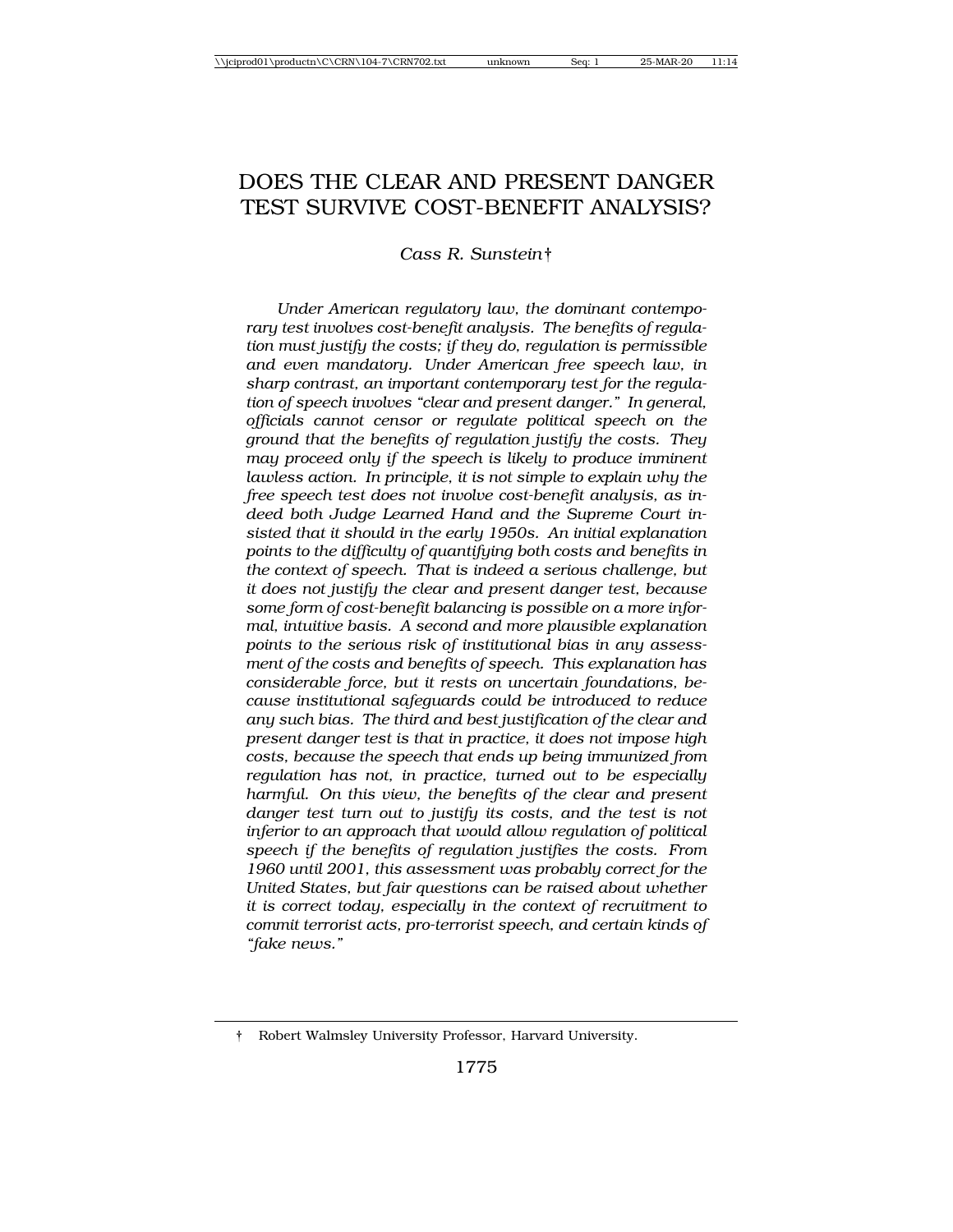|  | I. THE COST-BENEFIT STATE  1776              |  |
|--|----------------------------------------------|--|
|  |                                              |  |
|  |                                              |  |
|  | II. THE COSTS AND BENEFITS OF SPEECH 1780    |  |
|  |                                              |  |
|  | B. "More Speech, Not Enforced Silence" 1784  |  |
|  | III. DEFENDING LIKELIHOOD AND IMMINENCE 1789 |  |
|  |                                              |  |
|  |                                              |  |
|  |                                              |  |
|  |                                              |  |
|  |                                              |  |

"[T]he constitutional guarantees of free speech and free press do not permit a State to forbid or proscribe advocacy of the use of force or of law violation except where such advocacy is directed to inciting or producing imminent lawless action and is likely to incite or produce such action."<sup>1</sup>

"[E]ach agency must . . . propose or adopt a regulation only upon a reasoned determination that its benefits justify its  $\cosh 2$ 

#### I

#### THE COST-BENEFIT STATE

Imagine that coal companies are emitting harmful pollutants—particulate matter, greenhouse gases, ozone. Imagine, too, that if public officials direct them to reduce their emissions, they will face high costs, perhaps in the hundreds of millions of dollars. Imagine that the benefits of emissions reductions would be mostly felt in the future, in the form of reductions in premature mortality in a decade or more, and a small (but not zero) reduction in climate change. Finally, imagine that the monetized benefits of emissions reductions, with the appropriate discount rate, would dwarf the costs. On those assumptions, is there any doubt that regulation would be a good idea, even though the principal benefits would not be enjoyed for years? (This is not meant to be a difficult question. There is no such doubt.)

Now, suppose that the Department of Homeland Security and the Federal Aviation Administration are considering a new policy to reduce the risk of successful terrorist attacks at airports. They are contemplating the use of a new security scan-

<sup>1</sup> Brandenburg v. Ohio, 395 U.S. 444, 447 (1969).

<sup>2</sup> Exec. Order No. 13,563, 3 C.F.R. 215 (2012).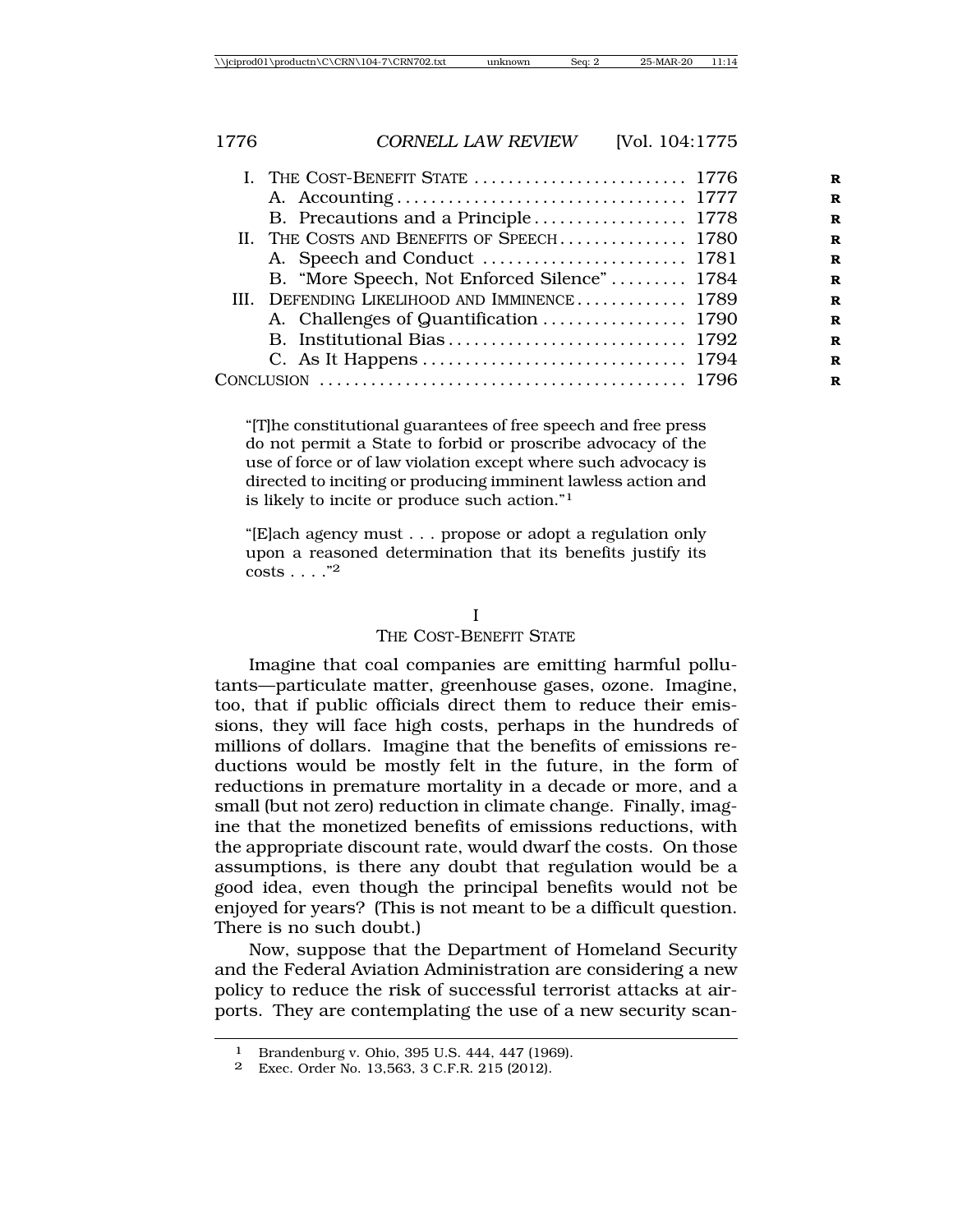ner that will (according to experts) prove effective in detecting potential weapons, including small or novel kinds that terrorists might use in the future.3 The economic cost of the new scanner is high—at least \$2 million for each. Federal officials concede that they cannot say, with confidence, that the new scanner will save lives; they cannot even say that it is more likely than not to do so. But they believe that it will reduce the risk of a successful terrorist attack. Would it be a mistake to mandate the scanner? (This is meant to be a difficult question. The answer is not obvious. But mandating the scanner would not be a clear mistake.)

# A. Accounting

The two cases just given are standard. Federal regulators often act without the slightest hesitation even though the benefits of their action will not be immediate; indeed, such benefits might occur many years in the future (as in the case of climate change).4 Federal regulators also act without much hesitation when reasonable people think that the chance of producing any benefits at all is under 50%. Consider, for example, regulations designed to reduce the risk of a nuclear power accident (improbable but potentially catastrophic) or another financial crisis, for example by increasing capital and liquidity requirements. Of course, regulators will not impose costs for no benefits. Instead they will think about the expected value of regulatory requirements. If a mandate will have a 1/X chance of producing \$500 million in benefits, it might be worth proceeding even if X is pretty big—and if the potential benefits are (say) \$5 billion, a chance of 1/20 would justify a quite costly regulatory mandate.

The American regulatory state has become a *cost-benefit* state,<sup>5</sup> at least in many domains. In deciding whether to impose regulatory controls, officials ask whether the benefits would justify the costs, as mandated by Executive Order

Cf. Elec. Privacy Info. Ctr. v. U.S. Dep't of Homeland Sec., 760 F. Supp. 2d 4, 9–14 (D.D.C. 2011) (exploring procedural challenges to adoption of new screening equipment).

<sup>4</sup> INTERAGENCY WORKING GRP. ON SOC. COST OF CARBON, U.S. GOV'T, TECHNICAL SUPPORT DOCUMENT: TECHNICAL UPDATE OF THE SOCIAL COST OF CARBON FOR REGULA-TORY IMPACT ANALYSIS UNDER EXECUTIVE ORDER 12866, at 2–3 (2013), https://www .whitehouse.gov/sites/default/files/omb/inforeg/social\_cost\_of\_carbon\_for \_ria\_2013\_update.pdf [https://perma.cc/FG7E-MSBV].

<sup>5</sup> *See* CASS R. SUNSTEIN, THE COST-BENEFIT REVOLUTION 2 (2018); CASS R. SUN-STEIN, THE COST-BENEFIT STATE ix (2002). On the philosophical issues, see generally MATTHEW ADLER, WELL-BEING AND FAIR DISTRIBUTION xiii (2012).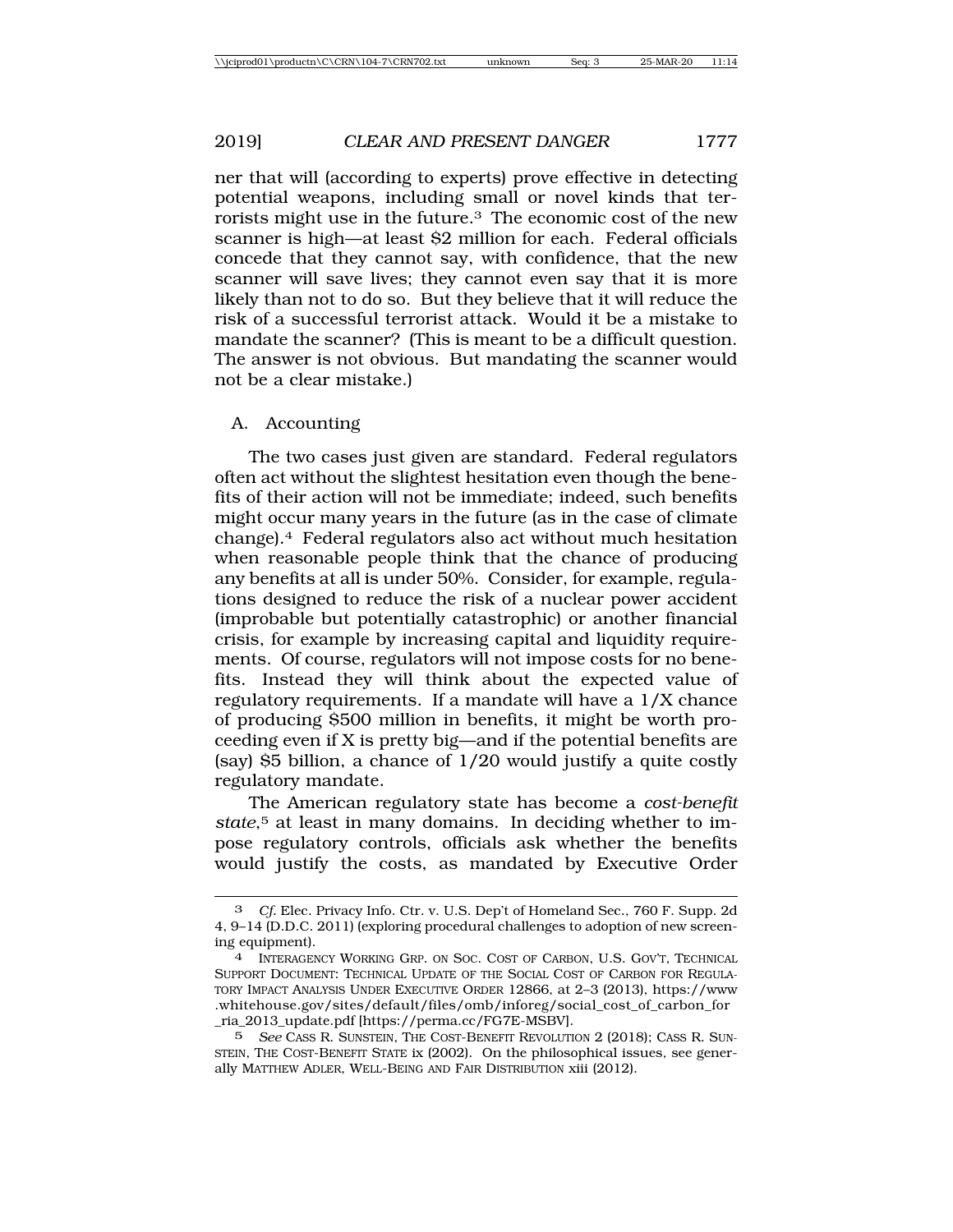$13,563$  and its predecessors.<sup>6</sup> (It is true that some statutes forbid executive branch officials from making cost-benefit analysis the rule of decision,7 but even when this is so, such officials are required by executive order to provide an accounting.) Sometimes this inquiry presents difficult challenges because quantification of various costs and benefits is difficult. Importantly, administrators have various tools for handling those challenges.<sup>8</sup>

Whether or not those tools are sufficient, the most general point is that in deciding whether to proceed, officials need not be much moved by learning that the benefits would not be imminent, or even that they are not likely to occur at all. The question is *the expected value of proceeding*. A lack of imminence suggests that the discount rate will greatly matter,<sup>9</sup> and of course a low probability of obtaining benefits must be recognized, and it will drive the expected value way down. But these are points about the magnitude of the benefits, which may nonetheless be high, or at least high enough to justify proceeding.

## B. Precautions and a Principle

In the regulatory context, some people reject cost-benefit balancing in favor of some kind of Precautionary Principle, calling for regulation even when it cannot be said, with anything like certainty, that precautions will actually eliminate harm.10 On one view, the proponents of an activity face the burden of proof. They must show that they are not threatening to harm people, and until they meet that burden, they are forbidden from engaging in risk-creating activity. Suppose, for example, that new foods contain genetically modified organisms and that genetically modified organisms may create risks to human health and the environment. If so, many people would understand the Precautionary Principle to ban the marketing of such products.

<sup>6</sup> *See* Exec. Order No. 13,563, 3 C.F.R. 215 (2012). Distributive impacts, equity, and human dignity may all be taken into account. *Id.*

<sup>7</sup> *See generally* Whitman v. Am. Trucking Ass'ns, 531 U.S. 457, 464–71 (2001) (ruling that a provision of the Clean Air Act forbids Executive Branch officials from making a cost-benefit analysis the rule of decision, and noting that the statute requires "an adequate margin of safety" in order to protect health).

<sup>8</sup> *See* CASS R. SUNSTEIN, VALUING LIFE 1–9 (2014).

<sup>9</sup> For a vivid account, see FRANK ACKERMAN & LISA HEINZERLING, PRICELESS 179–81 (2004).

<sup>10</sup> *See id.*; JALE TOSUN, RISK REGULATION IN EUROPE: ASSESSING THE APPLICATION OF THE PRECAUTIONARY PRINCIPLE 39 (2013).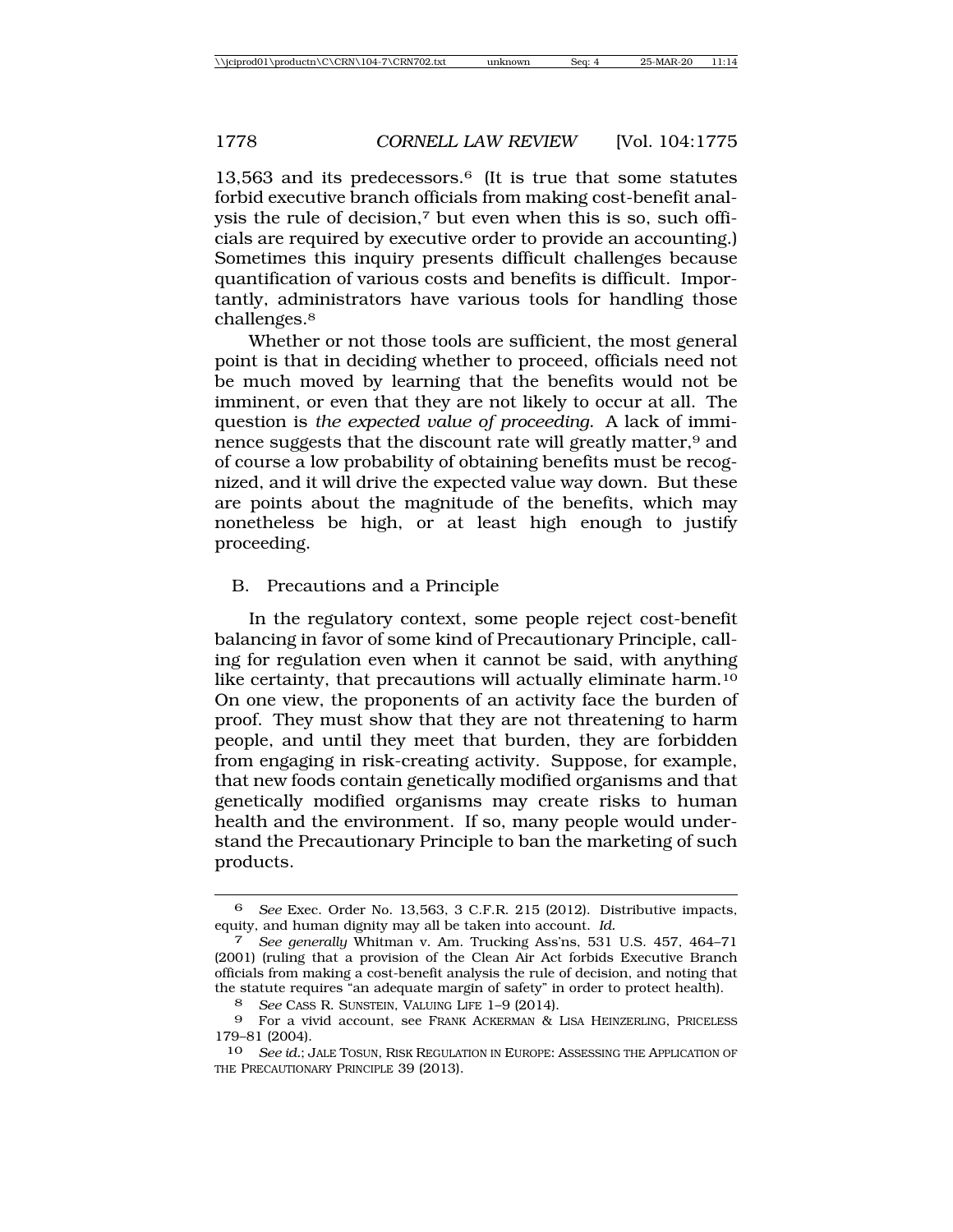The Precautionary Principle plays a role in many nations, and some version of it can be found in American law as well.<sup>11</sup> It is generally understood to be far more proregulatory than cost-benefit balancing, and those who endorse it do so in part for that reason. No nation has become a Precautionary State, but there are good arguments for taking regulatory steps to reduce uncertain or low-probability risks of harm, certainly if those steps are not especially costly.12

Particularly to those who favor cost-benefit balancing, the Precautionary Principle is highly controversial, in part because it seems to require steps that impose risks of their own—and thus violate the Precautionary Principle.13 If, for example, nuclear power plants are banned on precautionary grounds, nations might have to rely on fossil fuels, which emit greenhouse gases, and thus create serious risks. If foods with genetically modified organisms are banned, more expensive foods or more dangerous foods might be marketed instead. To the extent that the Precautionary Principle forbids the very steps that it mandates, it is paralyzing, even incoherent, and cost-benefit analysis is a preferable approach.

Some people endorse a more limited idea, the Catastrophic Harm Precautionary Principle, which supports regulatory restrictions in cases in which catastrophic harm cannot be ruled out.14 The basic claim here is that even if a harm is highly unlikely to occur, and even if it will not occur imminently, sensible regulators might be willing to proceed. In certain circumstances, and depending on the costs, it might well make sense to prevent low-probability risks of catastrophe. Airports might be made more secure against the risk of terrorism even if terrorist acts are unlikely. The same point might hold when it

<sup>11</sup> *See* Exec. Order No. 13,563, 3 C.F.R. 215 (2012).

<sup>12</sup> *See* JON ELSTER, EXPLAINING TECHNICAL CHANGE 185–207 (1983); DANIEL STEEL, PHILOSOPHY AND THE PRECAUTIONARY PRINCIPLE 199–217 (2015); Cass R. Sunstein, *Irreversible and Catastrophic*, 91 CORNELL L. REV. 841, 897 (2006). Elster, in particular, emphasizes the problem of Knightian uncertainty, which means that it is not possible to assign probabilities to various outcomes. In decision theory, it is sometimes said that in the face of uncertainty, it is best to eliminate worst-case scenarios. *See generally* Stephen M. Gardiner, *A Core Precautionary Principle*, 14 J. POL. PHIL. 33, 33–34 (2006) (exploring when to rule out worst-case scenarios). This view obviously has implications for speech—for example, when we cannot know the probability that certain speech will produce serious harm.

<sup>13</sup> *See* INDUR M. GOKLANY, THE PRECAUTIONARY PRINCIPLE: A CRITICAL APPRAISAL OF ENVIRONMENTAL RISK ASSESSMENT 3 (2001).

<sup>14</sup> *See* Nassim Nicholas Taleb et al., *The Precautionary Principle (with Application to the Genetic Modification of Organisms)* 3 (Sept. 4, 2014) (Extreme Risk Initiative—NYU School of Engineering Working Paper Series), http://www .fooledbyrandomness.com/pp2.pdf [https://perma.cc/2K5N-E2UN].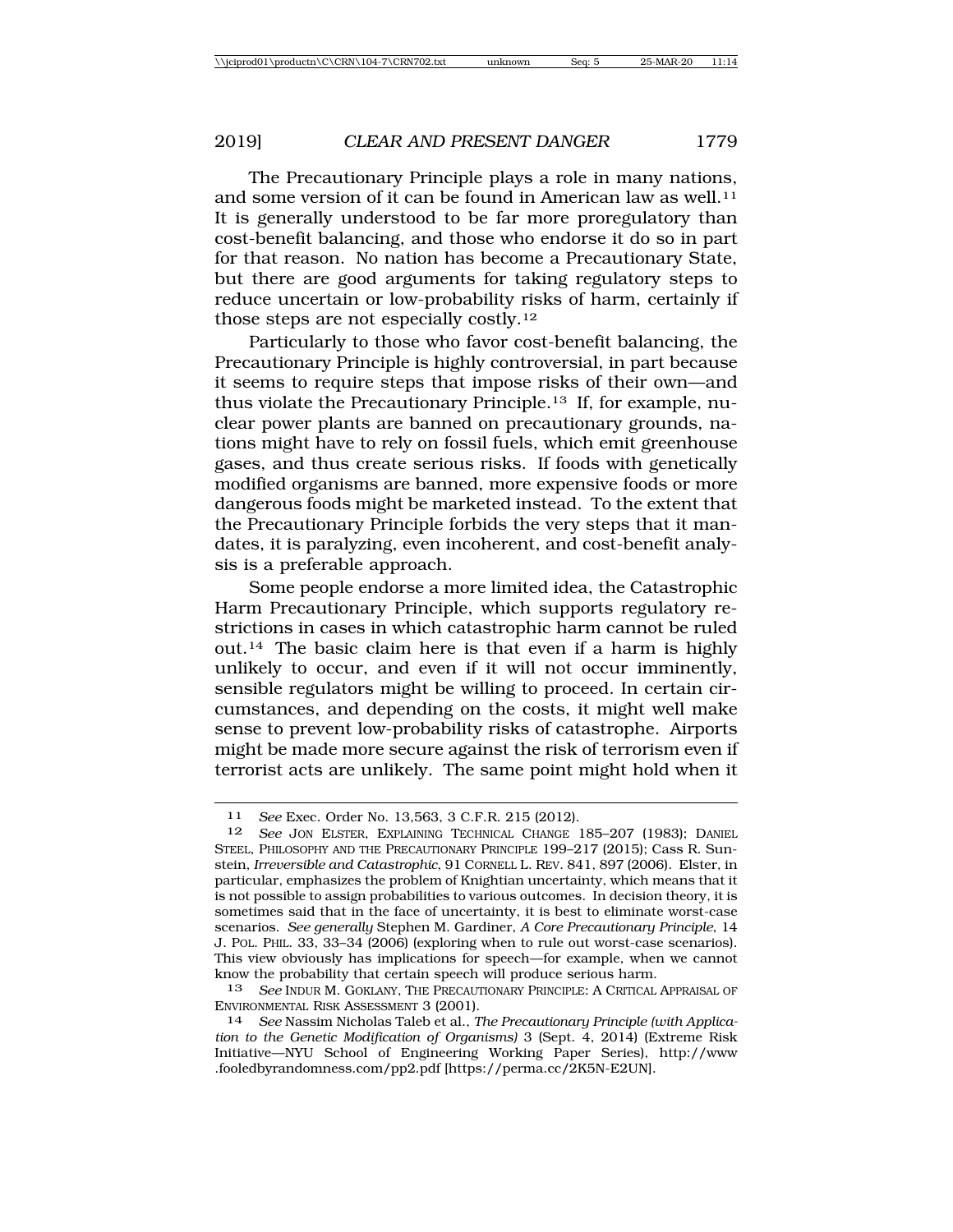is not possible to specify the likelihood of terrorist acts.15 With respect to regulation in general, no one seriously questions the claim that in some settings, officials should eliminate catastrophic risks, even when it cannot quantify their likelihood.

#### II

# THE COSTS AND BENEFITS OF SPEECH

Is speech different? How?

For purposes of analysis, I am going to use a broadly welfarist framework, suggesting that we should focus on the real-world consequences of various approaches.16 If, for example, an approach to free speech would seriously harm people's capacity to learn about values or facts, it would be exceedingly hard to defend. (Think: dictatorships.<sup>17</sup>) If an approach to free speech would allow significant numbers of people to be killed, it would have a big strike against it. (Think: free speech absolutism.) It should be readily acknowledged that welfarism raises many questions and doubts. For one thing, it needs to be specified; are we speaking of some form of utilitarianism, or something more capacious?18 Perhaps more fundamentally, we need to know *what kinds of welfare losses count*. Suppose that certain forms of speech make people sad or mad. May they be regulated for that reason? The standard forms of welfarism must count sadness and anger as hedonic losses, but a system of free speech could not stand as such if it did so as well. If speech could be regulated whenever it made people sad or mad, we would be regulating a lot of speech. (I am not going to count sadness and anger as losses here.)

For those who reject welfarism and think that, for example, a deontological approach to speech would be preferable,  $^{19}$  my focus will seem quite misplaced. Notwithstanding this point, I believe that a broadly welfarist approach to free speech has considerable appeal, and that we can make considerable progress on the clear and present danger test without running into

<sup>15</sup> *Cf.* ELSTER, *supra* note 12, at 203–04 (discussing elimination of the worst **R** worst-case in circumstances of uncertainty, with reference to nuclear power).

<sup>16</sup> *See generally* FREDERICK SCHAUER, FREE SPEECH: A PHILOSOPHICAL ENQUIRY (1982) (discussing the underlying issues).

<sup>17</sup> *See generally* AMARTYA SEN, POVERTY AND FAMINES (1981) (discussing dictatorships in the context of poverty and famines).

<sup>18</sup> *See* Amartya Sen, *Utilitarianism and Welfarism*, 76 J. PHIL. 463, 463–64 (1979).

<sup>19</sup> *See* Thomas Scanlon, *A Theory of Freedom of Expression*, 1 PHIL. & PUB. AFF. 204, 204 (1972).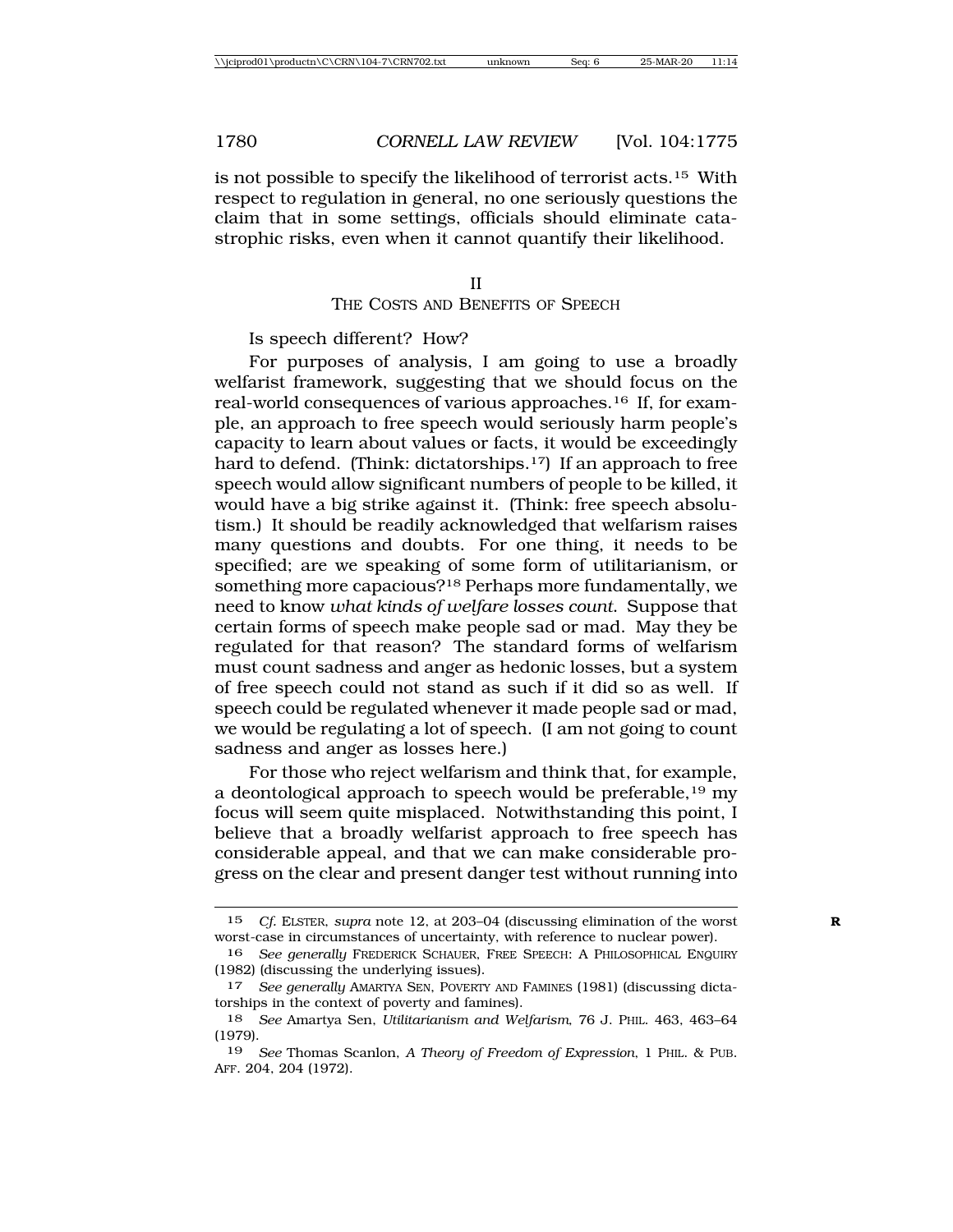murky philosophical waters.20 The proof, of course, lies in the pudding.

# A. Speech and Conduct

At least in principle, current thinking about costs and benefits would seem to apply to speech no less than to conduct. Suppose that we had a perfect technology for making predictions about the probability that certain causes, including speech, will produce certain effects. Suppose that the technology demonstrates that a specified kind of speech—promoting, say, terrorism—is more likely than not to produce serious harm in the form of successful attacks, resulting in two thousand deaths, not in a week or a month, but in two years, or five. In that event, the clear and present danger test is not met, because the danger is not imminent. Or suppose the technology can show that the likelihood that speech will cause harm, tomorrow, is just one in five—but that if the harm does occur, it will be very grave (consisting, again, of two thousand deaths). Again, the clear and present danger test is not met, because the danger is not clear. In both cases, it would seem odd to say that regulation is off-limits. At the very least, it would seem odd to reach that conclusion without further inquiries.

Of course, a full evaluation would require attention to the benefits of the speech, not only its costs. With respect to the assessment of benefits, there are special challenges, perhaps especially for speech that combats a tyrannical or unjust status quo, and that promotes, purposefully or otherwise, violence as a form of resistance. But we could easily imagine cases in which the benefits of speech that has a high expected cost would also be relatively low—so that the outcome of cost-benefit analysis is not at all favorable to protecting such speech. Suppose that in the two cases just given, the speech consists of a wild, paranoid tract against the United States or the West, calling for acts of violence. It seems safe to assume that the benefits of protecting that speech do not justify thousands of deaths.

In analyzing such problems, it is not necessary to use our imaginations. Terrorist organizations are engaged in incite-

<sup>20</sup> Note as well that even if one embraces a deontological approach to freedom of speech, and believes that the right to speak freely has intrinsic value, one might not be committed to any kind of free speech absolutism. If the consequences of speech are bad enough, the right might be overridden. For those who accept that conclusion, the analysis here will be relevant, even if a full-blown welfarist approach to freedom of speech is unappealing.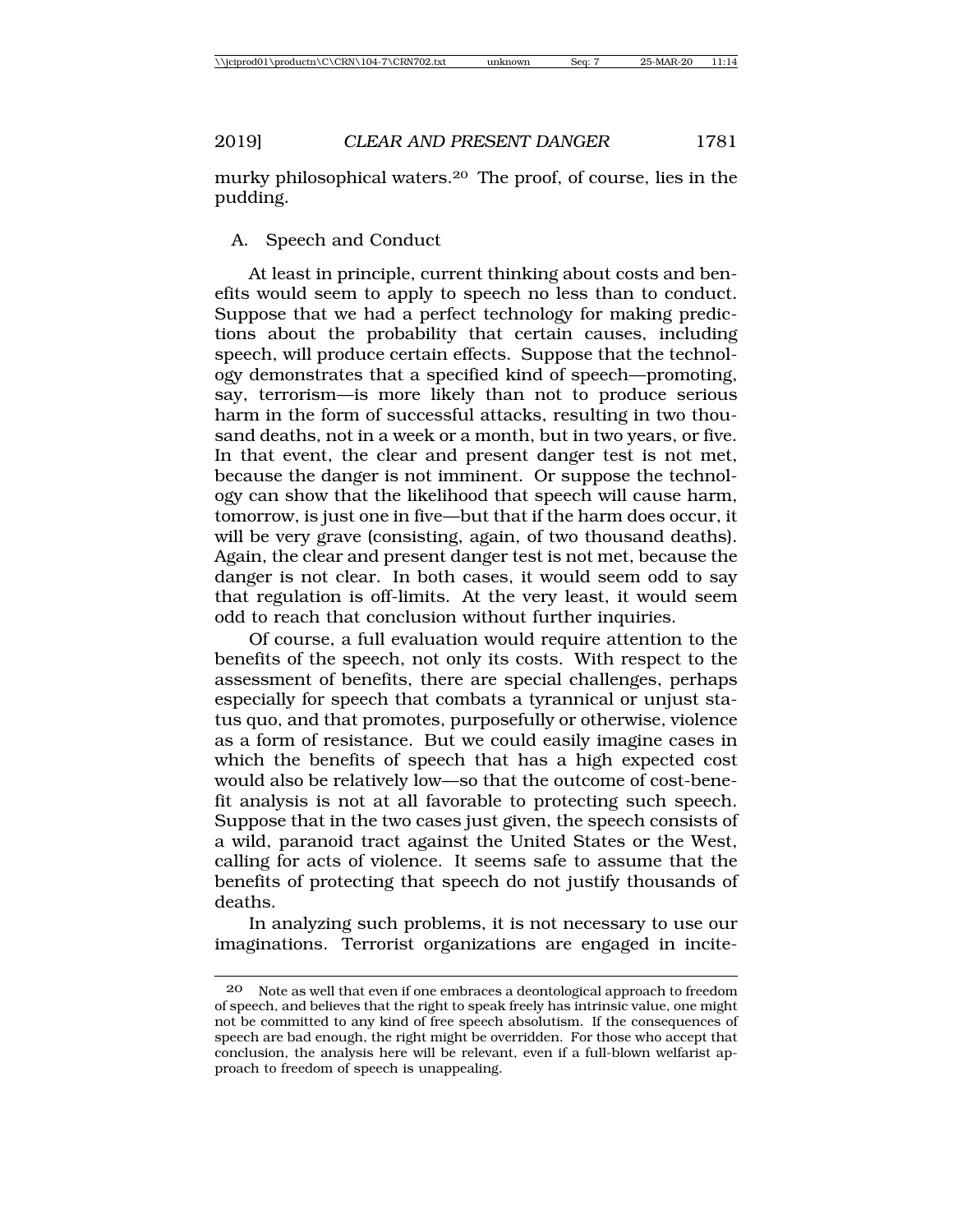ment and recruitment activities every day.21 Their initial weapon is speech. On the internet and elsewhere, they call for acts of murder and destruction. Let us simply stipulate that however hateful, most or many of these statements cannot be said to be more likely than not to produce imminent lawless action. In such cases, there is no clear and present danger as that phrase is generally understood. Instead, they create a *nonquantifiable risk that such action will occur at some point in the unknown future*. On standard regulatory principles, government may nonetheless be permitted to take action, at least if the benefits of allowing the speech do not exceed the costs. (I will turn to the question of benefits in due course.)

The case of terrorism may be unique, but the analysis can be extended to an assortment of problems, some relatively new (at least in their prominence) and some on the horizon. Consider efforts, by foreign agents or by Americans, to disseminate "fake news" so as to skew elections or to foment social discord.22 We could readily imagine that the dissemination of such "news" cannot be shown to present a clear and present danger. But is it so clear that efforts to skew electoral outcomes, by the spreading of knowing falsehoods, should be protected by the First Amendment? Is it so clear that some kind of balancing is not in order?23

Such balancing is hardly foreign to free speech law. Indeed, a kind of cost-benefit balancing played a crucial role in *Dennis v. United States*,<sup>24</sup> a decision that is generally treated as a dinosaur, or an object of ridicule, in constitutional law circles. The case involved an alleged conspiracy by members of the Communist Party hoping to overthrow the U.S. government. The Court said that it was "squarely presented with the application of the 'clear and present danger' test, and must decide what that phrase imports."25 In that sense, the Court

<sup>21</sup> *See* MARC SAGEMAN, MISUNDERSTANDING TERRORISM 89–92 (2017).

<sup>22</sup> A valuable discussion is found in Hunt Allcott & Matthew Gentzkow, *Social Media and Fake News in the 2016 Election*, 31 J. ECON. PERSP. 211, 219–31 (2017).

<sup>23</sup> I am bracketing two intriguing questions: (1) whether and when foreign agents, and those who might listen to them, have free speech interests and (2) whether and when false statements of fact are protected by the First Amendment. On the first question, see Kleindienst v. Mandel, 408 U.S. 753, 769–70 (1972) (holding that would-be listeners to foreigners, outside the United States, can claim a degree of First Amendment protection, subject to congressional override). On the second question, see Alan K. Chen & Justin Marceau, *High Value Lies, Ugly Truths, and the First Amendment*, 68 VAND. L. REV. 1435, 1437–40 (2015).

<sup>24</sup> 341 U.S. 494, 503 (1951).

<sup>25</sup> *Id.* at 508.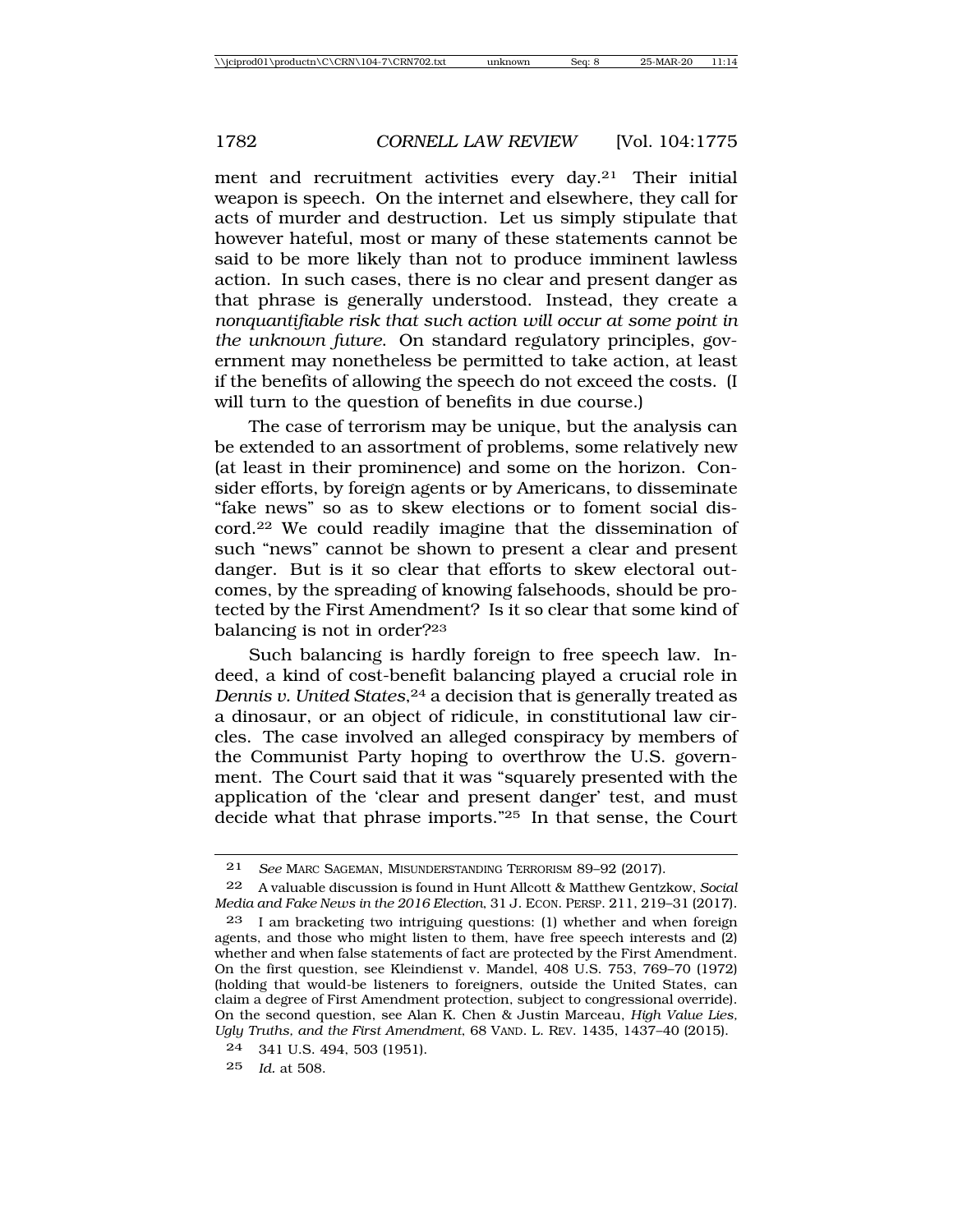purported to apply rather than to reject that test. The Court explained:

Obviously, the words cannot mean that before the Government may act, it must wait until the *putsch* is about to be executed, the plans have been laid and the signal is awaited. If Government is aware that a group aiming at its overthrow is attempting to indoctrinate its members and to commit them to a course whereby they will strike when the leaders feel the circumstances permit, action by the Government is required. . . . Certainly an attempt to overthrow the Government by force, even though doomed from the outset because of inadequate numbers or power of the revolutionists, is a sufficient evil for Congress to prevent. The damage which such attempts create both physically and politically to a nation makes it impossible to measure the validity in terms of the probability of success, or the immediacy of a successful attempt.26

At that point, the Court referred to Judge Learned Hand's formulation for the court below, a form of cost-benefit balancing in accordance with which, "[i]n each case [courts] must ask whether the gravity of the 'evil,' discounted by its improbability, justifies such invasion of free speech as is necessary to avoid the danger."27 The Court adopted this standard as its own, on the ground that it "takes into consideration those factors which we deem relevant, and relates their significances. More we cannot expect from words."28

Not coincidentally, Judge Hand's free speech formula is similar to the famous Hand formula for negligence, celebrated in (and actually helping to spur) the economic analysis of law. Judge Hand's negligence standard calls for cost-benefit analysis:

Since there are occasions when every vessel will break from her moorings, and since, if she does, she becomes a menace to those about her; the owner's duty, as in other similar situations, to provide against resulting injuries is a function of three variables: (1) The probability that she will break away; (2) the gravity of the resulting injury, if she does; (3) the burden of adequate precautions. Possibly it serves to bring this notion into relief to state it in algebraic terms: if the probability be called P; the injury, L; and the burden, B;

<sup>26</sup> *Id.* at 509.

<sup>27</sup> *Id.* at 510 (quoting United States v. Dennis, 183 F.2d 201, 212 (2d Cir. 1950)) (alteration in original).

<sup>28</sup> *Id.*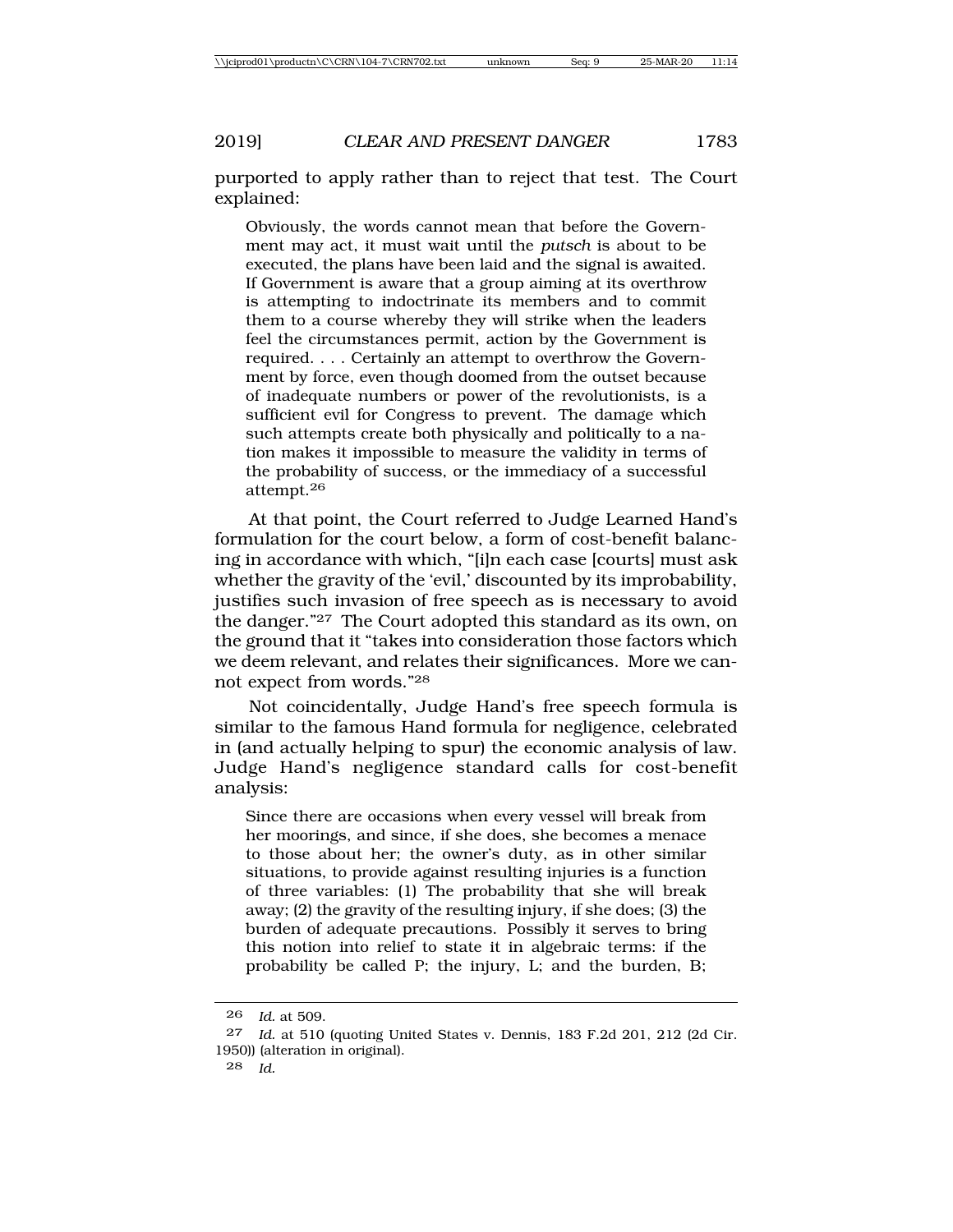liability depends upon whether B is less than L multiplied by P: i.e., whether B less than PL.<sup>29</sup>

For speech, Judge Hand was singing the song of contemporary American regulators, and in *Dennis*, the Court embraced the idea as a rendering of the clear and present danger test. But today, almost no one likes that idea.30 Why not?

## B. "More Speech, Not Enforced Silence"

1. *Counterspeech*. In their great free speech opinions, Justices Oliver Wendell Holmes, Jr. and Louis Brandeis emphatically rejected cost-benefit balancing. Brandeis offered the most elaborate explanation. In his view, "[o]nly an emergency can justify repression."<sup>31</sup> That conclusion undergirded his own understanding of the clear and present danger test, which (contrary to *Dennis* and Judge Hand) required a showing of imminence. In his account, "no danger flowing from speech can be deemed clear and present, unless the incidence of the evil apprehended is so imminent that it may befall before there is opportunity for full discussion. If there be time to expose through discussion the falsehood and fallacies, to avert the evil by the processes of education, the remedy to be applied is more speech, not enforced silence."32 As he put it, that is "the command of the Constitution," and it "must be the rule if authority is to be reconciled with freedom."33

Some of this is mere rhetoric on Justice Brandeis' part. The imminence requirement is not clearly "the command of the Constitution."34 There are plenty of ways to reconcile authority with freedom, and the clear and present danger test is merely one. The *Dennis* approach may or may not be under-protective of speech, depending on how we understand the optimal level of protection, but it is surely an effort at reconciling authority and freedom. Perhaps it is not the best one. At one point, Judge Learned Hand himself offered a radically different route, one with great contemporary relevance in light of the rise of terrorism. In his view, the free speech principle does not pro-

<sup>29</sup> United States v. Carroll Towing Co., 159 F.2d 169, 173 (2d. Cir. 1947).

<sup>30</sup> On the need for the word "almost," see the qualified defense of *Dennis* in Richard A. Posner, *Free Speech in an Economic Perspective*, 20 SUFFOLK U. L. REV. 1, 8–36 (1986).<br>31 Whitney

<sup>31</sup> Whitney v. California, 274 U.S. 357, 377 (1927) (Brandeis, J., concurring). 32 *Id.*

<sup>33</sup> *Id.*

<sup>34</sup> *See generally* Jud Campbell, *Natural Rights and the First Amendment*, 127 YALE L.J. 246, 264–94 (2017) (demonstrating that the First Amendment was not originally understood to include the clear and present danger test).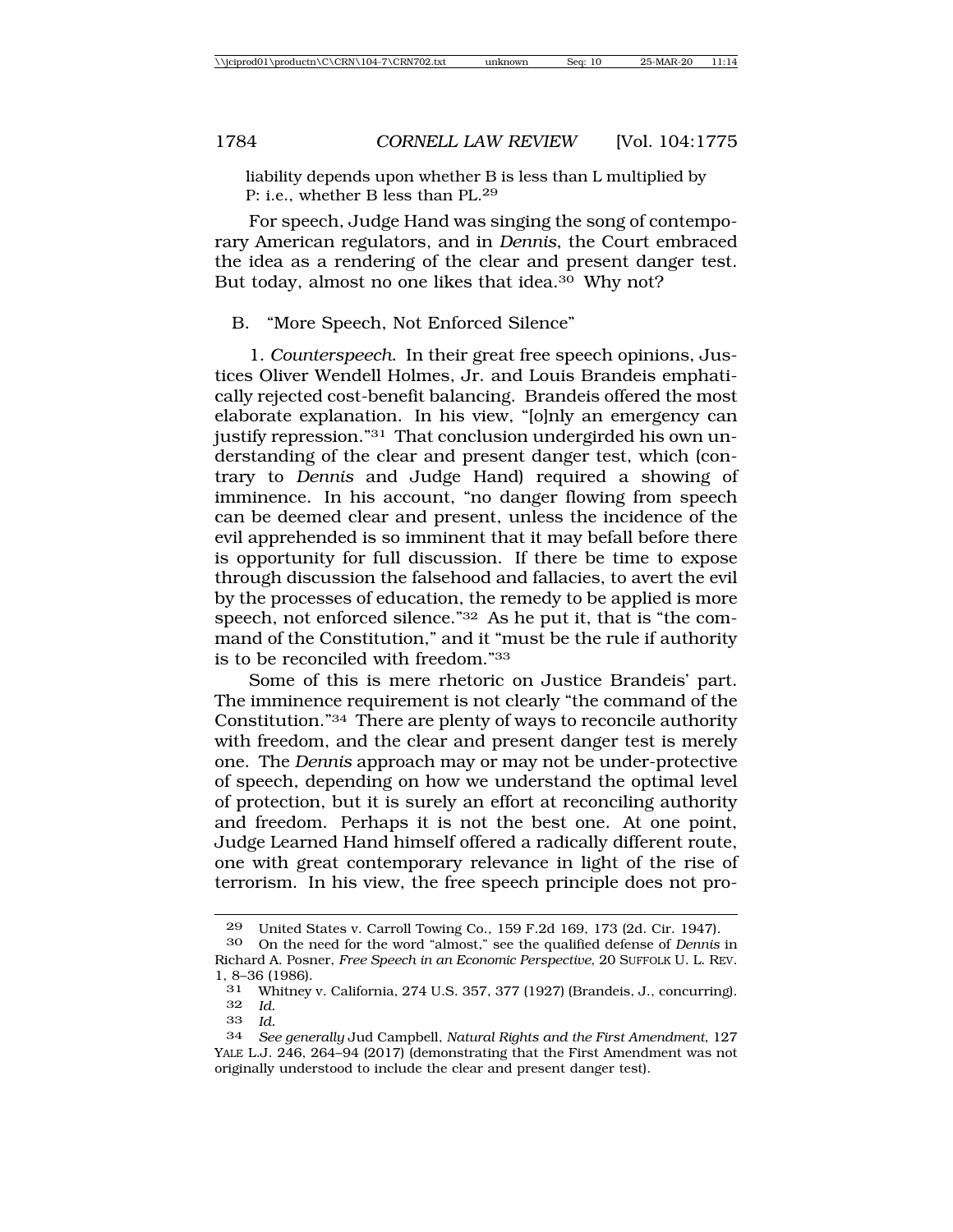tect explicit or direct incitement to violence, even if no harm is imminent.35 If you are merely agitating for change, the government cannot proceed against you, but if you are expressly inciting people to commit murder, you are no longer protected by the Constitution. What matters is what you are saying, not whether it will have bad effects. Judge Hand greatly preferred his approach to the clear and present danger test, which he thought squishy and susceptible to biased assessments by federal judges. As he wrote:

I am not wholly in love with Holmesy's test and the reason is this. Once you admit that the matter is one of degree, while you may put it where it genuinely belongs, you so obviously make it a matter of administration, i.e. you give to Tomdickandharry, D.J., so much latitude . . . that the jig is at once up. Besides even their Ineffabilities, the Nine Elder Statesmen, have not shown themselves wholly immune from the 'herd instinct' and what seems 'immediate and direct' to-day may seem very remote next year even though the circumstances surrounding the utterance be unchanged.<sup>36</sup>

Of course, cost-benefit analysis has been criticized on similar grounds,37 though modern economic strategies can greatly reduce the problem.38 By contrast, Judge Hand defended his exemption of incitement as a "qualitative formula, hard, conventional, difficult to evade."39 Judge Hand's test would of course allow punishment of terrorist speech if and to the extent that it qualifies as incitement. (Note that Judge Hand's preferred test was hardly a cost-benefit test of the sort that he later embraced as a lower court judge in *Dennis*, because it embodied a categorical distinction; he preferred it in part for that reason, a point to which I will return.)

Whether or not it is right to exclude incitement, as Judge Hand understood it, from the protection afforded by the First Amendment, Justice Brandeis' approach cannot simply be read off the Constitution, and we cannot see the *Dennis* approach as necessarily or inherently incompatible with it. To be sure, the First Amendment protects "the freedom of speech,"

<sup>35</sup> *See* Masses Publ'g Co. v. Patten, 244 F. 535, 540 (S.D.N.Y. 1917), *rev'd*, 246 F. 24 (2d Cir. 1917).

<sup>36</sup> Gerald Gunther, *Learned Hand and the Origins of Modern First Amendment Doctrine: Some Fragments of History*, 27 STAN. L. REV. 719, 749 (1975) (quoting Letter from Learned Hand to Zechariah Chafee, Jr. (Jan. 2, 1921)).

<sup>37</sup> *See* Thomas O. McGarity, *Professor Sunstein's Fuzzy Math*, 90 GEO L.J. 2341, 2341–42 (2002).

<sup>38</sup> For general discussion, see W. KIP VISCUSI, PRICING LIVES (2018).

<sup>39</sup> Gunther, *supra* note 36, at 749 (quoting Letter from Learned Hand to **R** Zechariah Chafee, Jr. (Jan. 2, 1921)).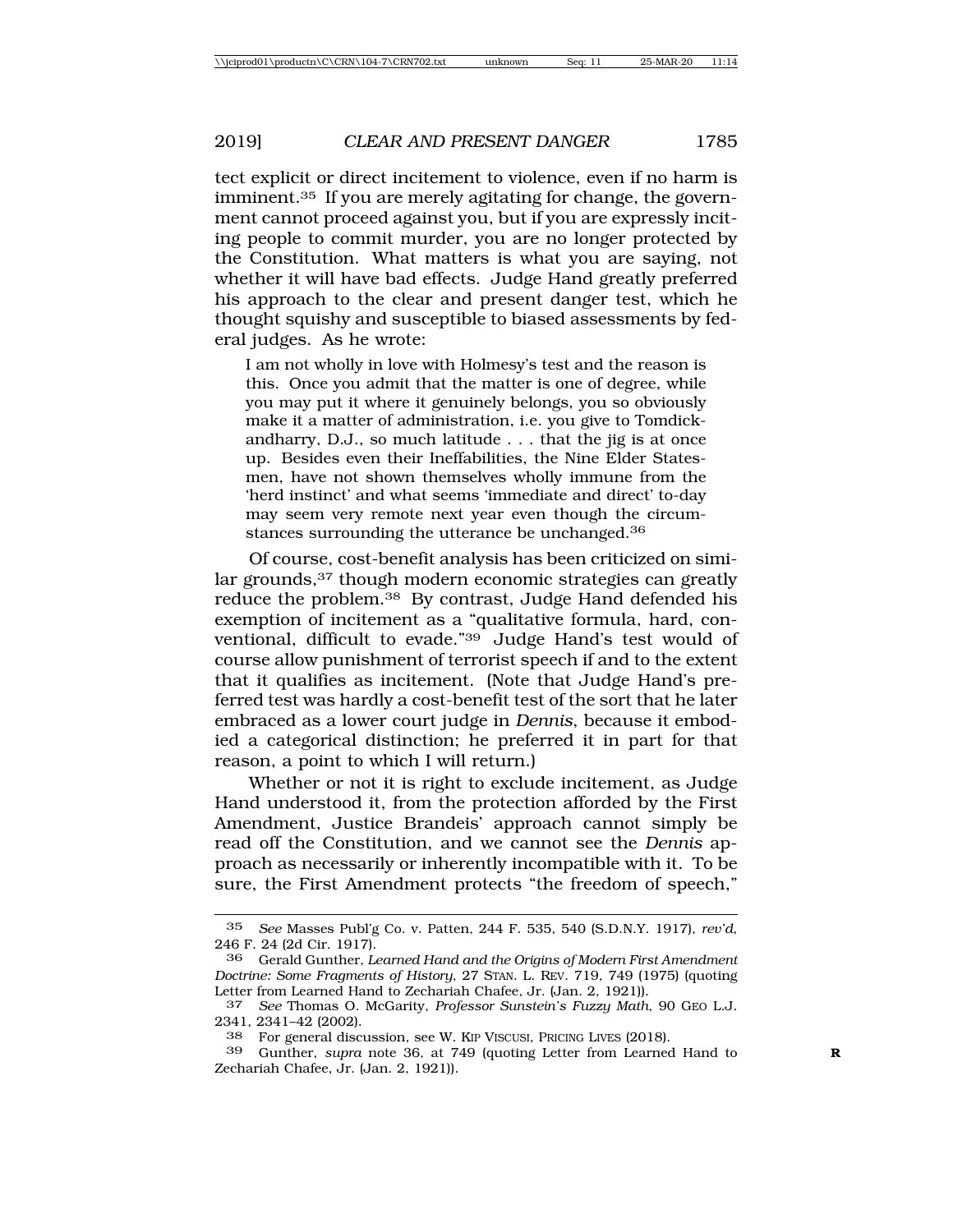but you can embrace that form of freedom while agreeing or even insisting that on a certain showing of harm, regulation or subsequent punishment is acceptable.40 Justice Brandeis' judgment on behalf of his understanding of the Constitution's command depends on arguments of his own, not a mere announcement of the inevitable meaning of the First Amendment.

2*. Imminence*. Of course, Justice Brandeis does offer an argument, and it is an exceedingly famous one to boot. The argument is essentially a defense of the imminence requirement: if there is time to avert the evil through discussion, then the remedy is not forced silence, but counterspeech. Instead of censoring speech or threatening to punish it, the government should attempt to rebut it. If people call for overthrow of the government, or claim that women should be subordinate to men, or attack racial minority groups, their arguments should be answered on the merits. For reasons elaborated by John Stuart Mill,<sup>41</sup> that process of rebuttal has numerous advantages: it corrects error, opens up new possibilities, sharpens thought even when it does not change it, undoes complacency, and helps societies to move in the direction of truth.

These are appealing ideas, but on reflection, they are a bit of a mess, certainly as a defense of the clear and present danger test in genuinely hard cases. Suppose that a speaker is saying something that is 49% likely to result in the death of 5,000 children, not imminently but in the next two years. Should the speaker be allowed to impose that risk? Or to sharpen the objection to Justice Brandeis, suppose that the probability of those 5,000 deaths is 99.99%, again not imminently but in the next two years. Why is imminence necessary? By emphasizing the potential value of discussion, Justice Brandeis is fighting the hypothetical. He is assuming or stipulating that because there is no emergency, speech can provide the remedy. Maybe so, but that is simply a way of denying the predicate of the question, which seems to deserve a real answer.

The regulatory analogy is helpful here. In the domain of regulation, the fact that a harm is not "present," in the sense of likely to occur imminently, is hardly a sufficient reason not to engage in regulation. No one contends that imminence should be a precondition for regulation. If a lack of imminence is not a sufficient reason to stop regulation in general, the question

<sup>40</sup> See, e.g., Campbell, *supra* note 34, at 264–94, for evidence. **R**

<sup>41</sup> *See* JOHN STUART MILL, ON LIBERTY (Gertrude Himmelfarb ed., 1985).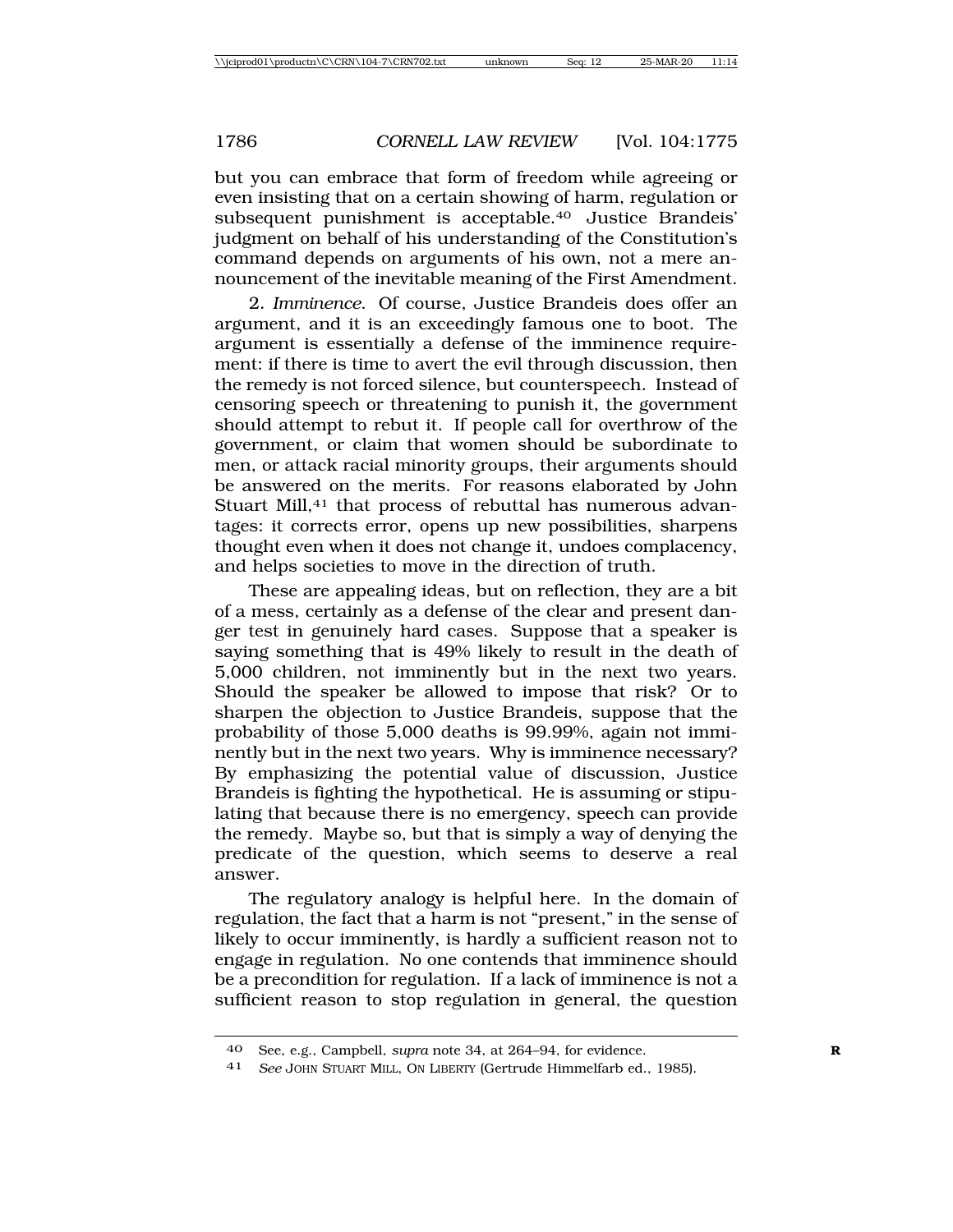remains: why is it a sufficient reason to stop regulation of speech?

It is true that with respect to Justice Brandeis' central concerns, speech may be unique; for (say) pollution, the harm that regulators seek to address is unlikely to be addressable (merely) through discussion, if only because we are not dealing with speech but action. If a company is planning to emit high levels of fine particulate matter in the next year, it would be puzzling to insist that the right response is more speech. To be sure, people could say to polluters, "Stop polluting!" But under plausible assumptions, that is not likely to be enough. Moral suasion can certainly help, but to stop environmental harm, we usually need action as well.

But to tighten the analogy with harmful speech, we might point out that environmental harm might well be addressable through some other means, short of immediately regulating the underlying conduct. Regulators might want to adopt a strategy of "wait, then act." If the harm is premature mortality or climate change, a less-than-imminent harm might well turn out to be preventable at some point before it actually occurs. For climate change in particular, adaptation, or some unforeseen technological fix, might prevent the harm in (say) 2040. That possibility raises a fair question, often offered by objects of regulation: *why should we impose expensive precautions today?* Whenever the issue involves health and safety, it is possible to think that interim steps will prevent the feared harms from coming to fruition. Would it not be better to delay costly measures until tomorrow, or the day after?

Possibly so,<sup>42</sup> but often not. The best answer, of course, is suggested in *Dennis* itself: if we do not act now, action might turn out to be too expensive or too late.43 An ounce of prevention might well be worth a pound of cure. Regulators should certainly consider the question of timing and the possibility that the harm can be averted through other means, but there is no reason to foreclose regulatory action merely because the harm is not imminent. As always, the relevant numbers are critical to the analysis; if the probability of averting the harm is 50%, the benefits should be discounted accordingly, while also taking into consideration the costs of the steps that would avert the harm. A complete analysis would consider the full set of

<sup>42</sup> See the discussion of precautions and delay in Cass R. Sunstein, *Irreversible and Catastrophic*, 91 CORNELL L. REV. 841, 864–65 (2006).

<sup>43</sup> *See* Dennis v. United States, 341 U.S. 494, 509 (1951); *see also* discussion *supra* subpart II.A.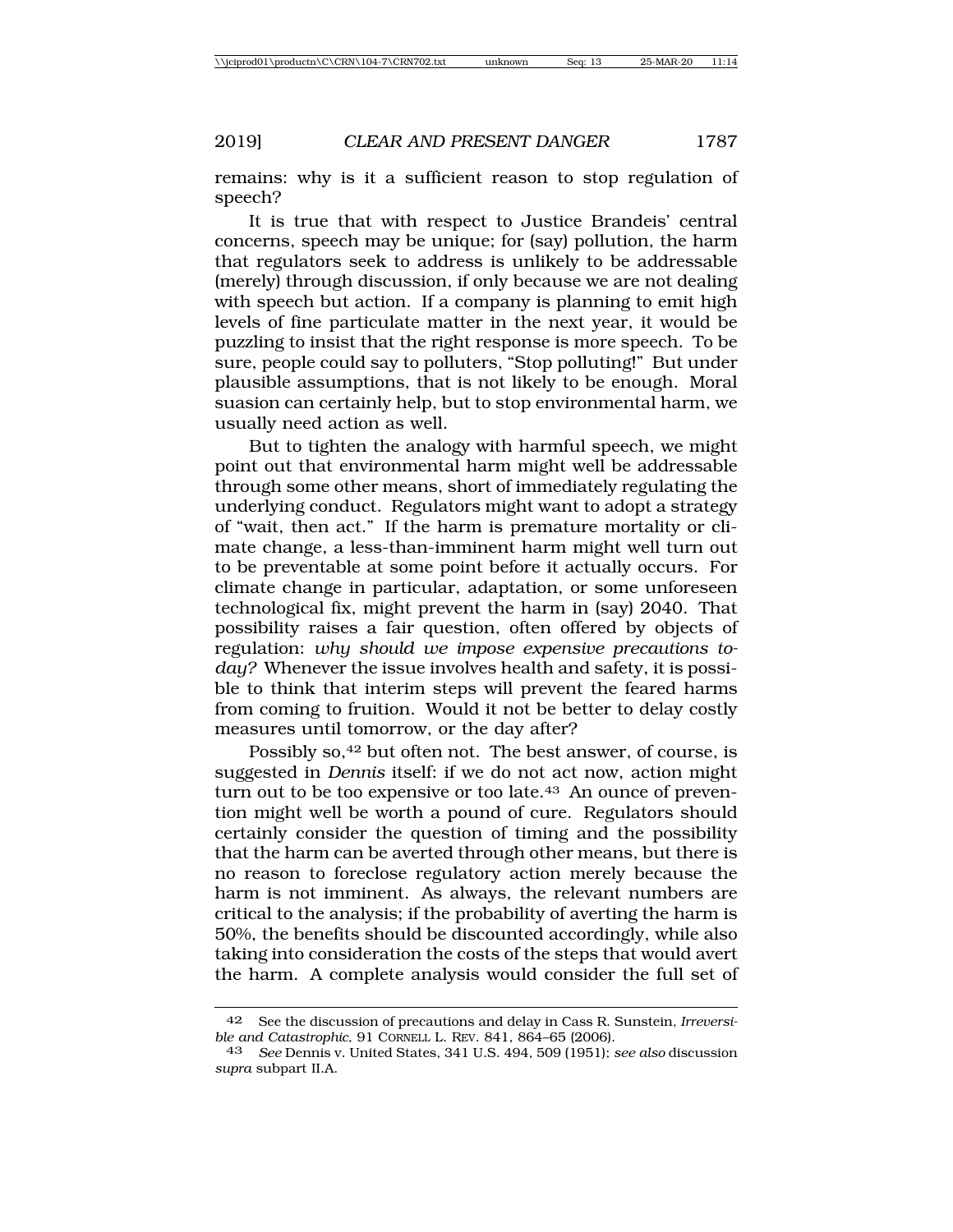costs and benefits, with reference to the appropriate discount rate and estimates of all relevant probabilities. But (and this is the central point) it would hardly lead to Justice Brandeis' insistence on imminence.

The upshot is that the imminence requirement is difficult indeed to defend, unless it is a rough-and-ready way to instantiate the idea that the harm must be likely. Justice Brandeis might be thinking that if the harm is not imminent, it is simply too speculative to say that it is likely, and that harms that are not imminent are unlikely to come to fruition so long as discussion is available. It would be lovely to think so. But it is not true; harms that are not imminent often come to fruition, and sometimes they are likely to do so.

3*. Likelihood*. So much for the imminence requirement. What about the idea that harms must be *likely*, taken by itself? We could imagine a free speech regime that requires a showing of likelihood but that says nothing at all about imminence: a high likelihood ten years hence is the same as a high likelihood tomorrow—but a high likelihood is what is required. As in the regulatory context, however, this is a puzzling view. A 10% risk of catastrophe may deserve more attention than a 55% risk of modest harm; at least as a first approximation, expected value is what matters.44 What is so magical about a probability of more than 50%? Why should that be the threshold?

At its origin, the idea of a "clear" danger almost certainly meant something far more modest, now lost to history. When Justice Holmes first announced the clear and present danger test, he did not intend anything especially speech-protective.45 And when he used the word "clear," he might well have meant not "more likely than not," but something more akin to "real rather than fanciful." On that view, the word "clear" was intended to clarify the word "danger" in a modest way, by signaling the simple fact that the government must actually be able to point to one. That would bring free speech law closely into line with regulatory standard, where fanciful risks also cannot be regulated (because regulation would fail cost-benefit balancing); and, of course, such a test would be a far cry from current law.

As a matter of current understandings, however, this point is moot. In *Brandenburg v. Ohio*, the Court read "clear" to

<sup>44</sup> If people are risk-seeking or risk-averse, of course, it might not be sufficient to consider expected value alone.

<sup>45</sup> *See* THOMAS HEALY, THE GREAT DISSENT 92–104 (2013).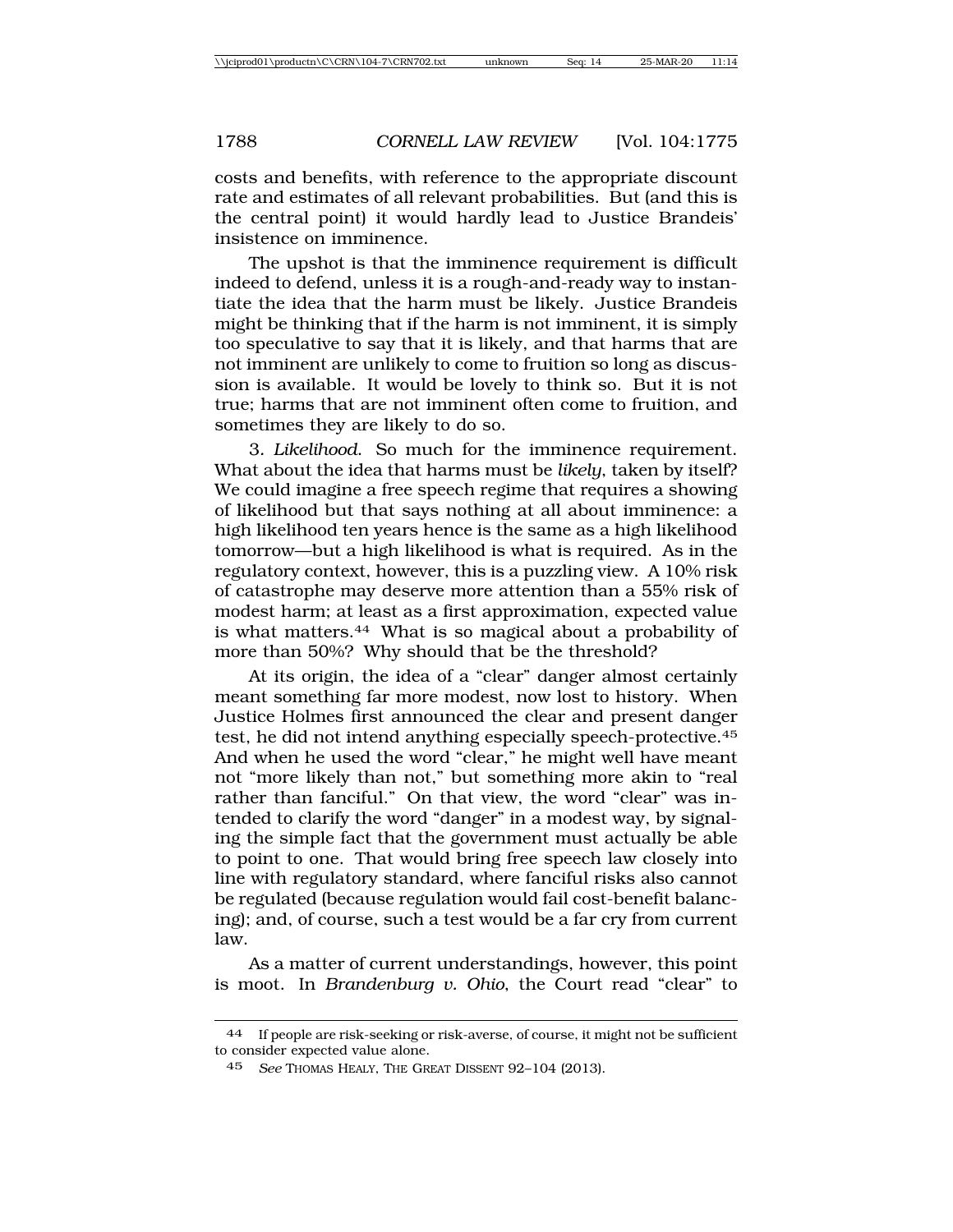mean "likely."46 That interpretation has been unchallenged for decades. What I am suggesting thus far is that the unchallenged interpretation seems very hard to defend, because costbenefit balancing is better. Indeed, the difficulty of defending it becomes only clearer when we expand the viewscreen. In regulation, as noted, the expected value of the harm is only one part of the picture; the benefit of the underlying activity matters as well. We might be dealing with socially beneficial activity, and it might cost (say) \$900 million to regulate it, or we might be dealing with activity from which society does not much benefit, and it might cost \$1 million to regulate it. It much matters whether we are dealing with highly beneficial activity or not.

Should not the same be true for speech? And once we start thinking in terms of both benefits and costs, we will be refining the framework in *Dennis*, in a way that makes that framework compatible with regulatory approaches more broadly. In the cost-benefit state, why would that be a mistake?

#### III

### DEFENDING LIKELIHOOD AND IMMINENCE

I now turn to three possible defenses of the clear and present danger test, taking them in ascending order of persuasiveness. The first is that in light of the insuperable difficulties of quantification, cost-benefit analysis is not feasible in this domain. The second points to the pervasive risk of institutional bias, arguing that the clear and present danger test is a second-best, designed to counteract that bias. On that view, the test is actually what cost-benefit analysis calls for, because it responds to the danger of inaccurate case-by-case assessments. This would be in the nature of a rule-consequentialist defense of the clear and present danger test.<sup>47</sup> The third, and the most convincing, justification is that in the real world, the cases for which the clear and present danger test fails did not exist in the last half of the twentieth century, or at least could not easily be identified if they did exist. If the second and the third justifications are put together, the clear and present danger test looks pretty good.

A reasonable conclusion is that the clear and present danger test is not easy to defend in principle or in the abstract. But the difference from the more general regulatory context is that it is hard to list real-world situations in which speech should be

<sup>46</sup> 395 U.S. 444, 448 (1969). <sup>47</sup> *See* BRAD HOOKER, IDEAL CODE, REAL WORLD: A RULE-CONSEQUENTIALIST THE-ORY OF MORALITY (2003).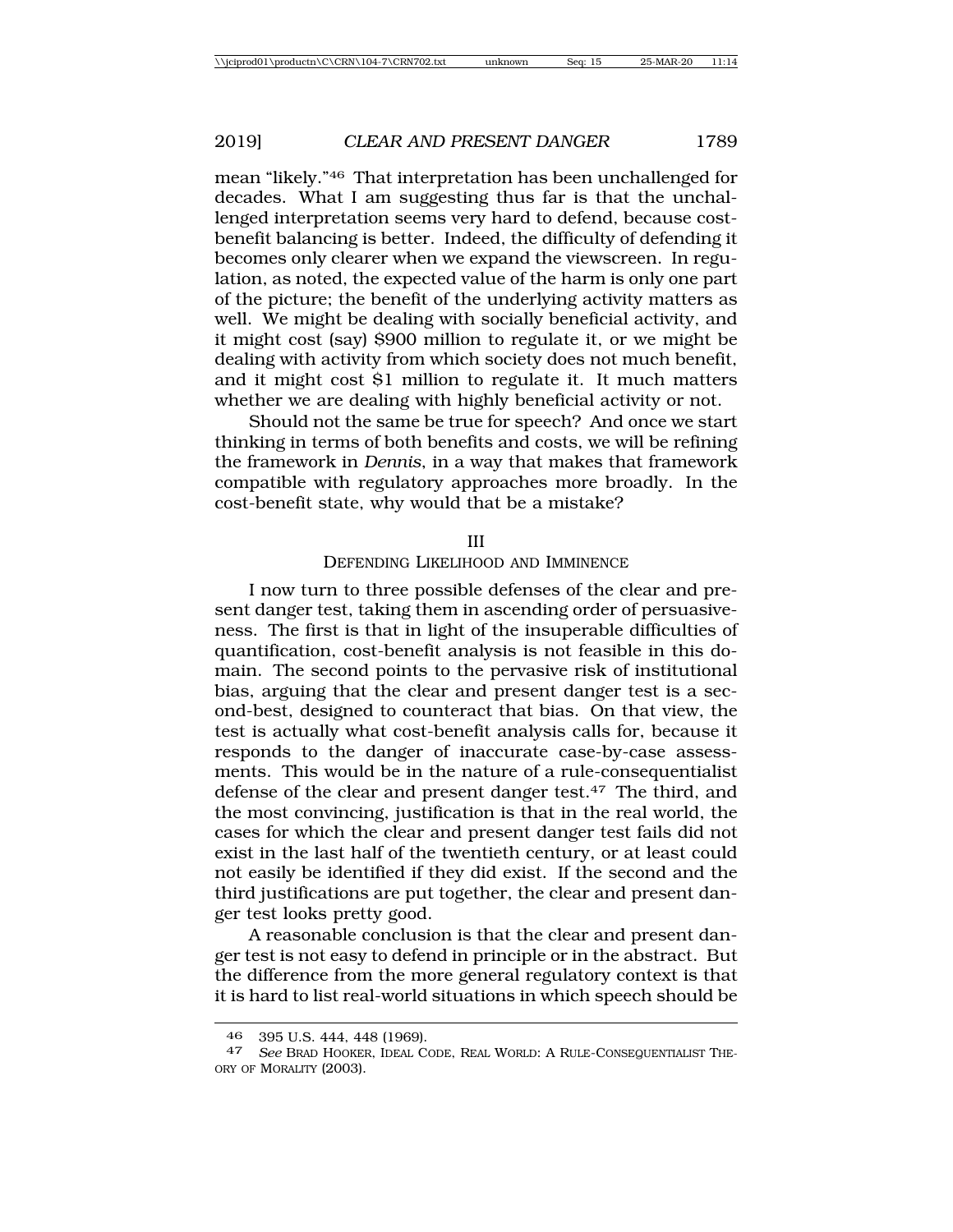regulated because it produces nonimminent, low-probability harms. Because of the rise of terrorism, fake news, and related threats, however, the first half of the twenty-first century might be different from the second half of the twentieth on that count.

# A. Challenges of Quantification

In the world of regulation, it is often possible to quantify both costs and benefits. For example, an energy efficiency regulation might be anticipated to cost \$200 million per year. It might save consumers \$400 million per year and also reduce air pollution by specified amounts, with monetizable effects. If so, the aggregate benefits are far higher than the aggregate costs. Analysis of this kind is standard for federal regulations.

The whole exercise is far more challenging for speech, and in some ways, it is neither feasible nor attractive. Suppose that a speaker is calling for violent acts to resist what he sees as oppression. Suppose that the acts will result in some number of deaths. We might enlist the usual number of the value of a statistical life, which is in the general vicinity of \$9 million, 48 and multiply that by the number of lives at risk, discounted by the probability that the bad outcome will occur. But there are multiple uncertainties here. How many lives are at risk? Is \$9 million the correct number in this particular context? What is the probability? Perhaps analysts can produce lower or upper bounds, which might make the analysis more tractable. But the guesswork here is substantial.

Valuation of the benefits of speech is even more difficult. Suppose that we are dealing with pro-Communist speech, racial hate speech, Nazi marches, terrorist recruitment, celebration of terrorist attacks, fake news of some kind, or calls for overthrow of a government. What is the benefit of that speech? Can we quantify it?

One way to answer that question would require us to probe some deep questions. We might protect speech because it protects autonomy; because it serves the goal of arriving at truth; because it is a safety valve; because it is indispensable to selfgovernment; or because it promotes social welfare.49 These are of course among the largest issues in free speech theory. Even

<sup>48</sup> *See* Memorandum from U.S. Dep't of Transp., Guidance on Treatment of the Economic Value of a Statistical Life (VSL) in U.S. Department of Transportation Analyses—2015 Adjustment (June 17, 2015), https://www.transportation .gov/sites/dot.gov/files/docs/VSL2015\_0.pdf [https://perma.cc/7RZT-65RS] (setting value of statistical life for 2015 at \$9.4 million).

<sup>49</sup> For an instructive overview, see SCHAUER, *supra* note 16. **R**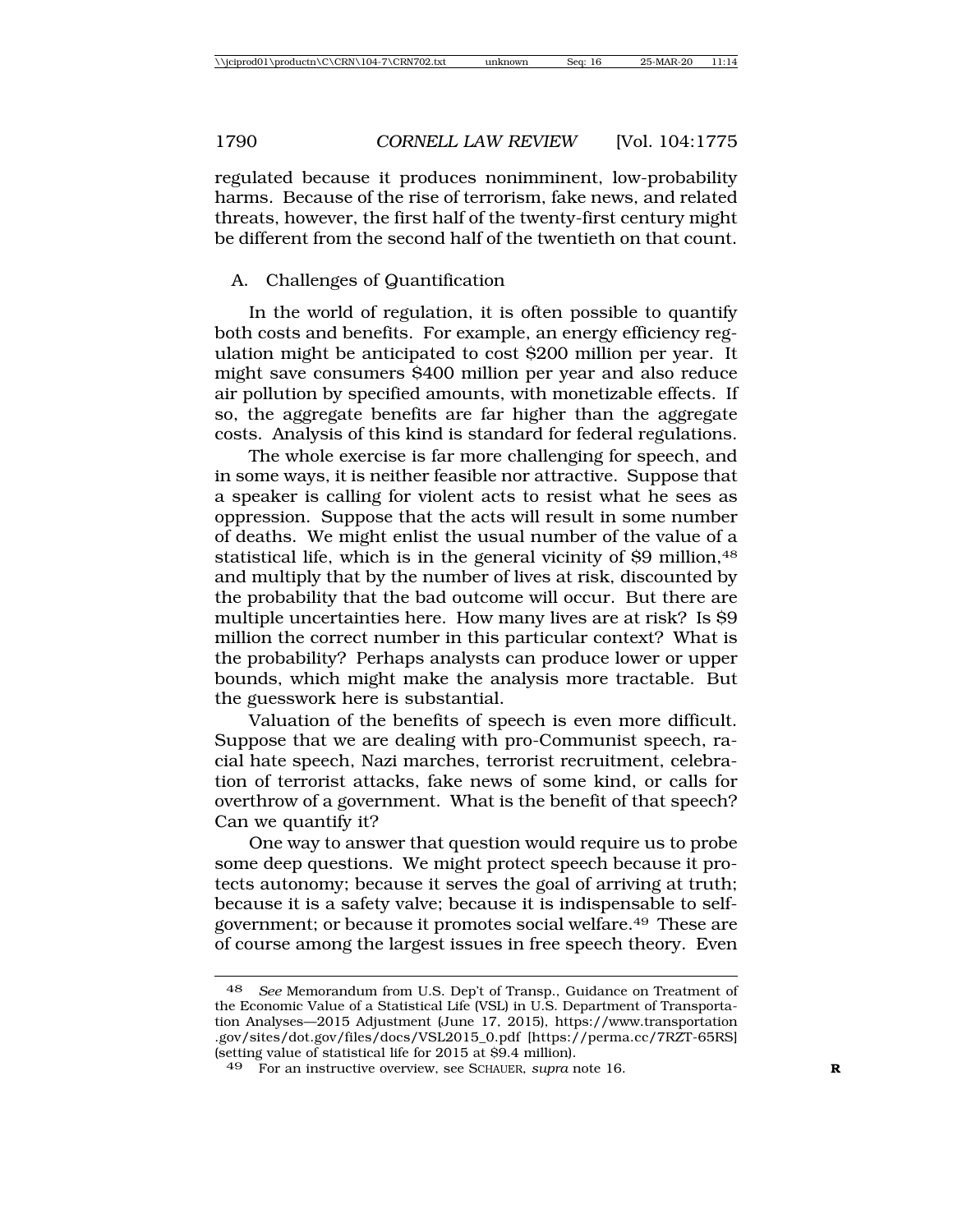if we believe that one of these things is true, or that all of them are true, we will not have made much progress toward valuing benefits. If we are serious about costs and benefits, the valuation exercise requires quantification. For pollution reduction, it is usual to begin by asking about the real-world effects (reduced mortality, reduced morbidity), and then to quantify them (500 premature deaths averted, 2,000 nonfatal cancer cases averted), and then to turn them into monetary equivalents (usually with resort to the idea of people's willingness to pay).50 For speech, steps of that kind are both difficult and (to put it mildly) not self-evidently attractive.

To value speech, we would hardly want to rest content with asking speakers how much they would be willing to pay to retain their right to say what they want (or how much they would demand to give up that right). That would be patently inadequate, a kind of category mistake. The value of the right to speak out or to take part in a political protest—say, by people objecting to police brutality or the practice of abortion—is not properly measured by asking speakers how much they would pay for it. One reason is that even if the answers to such questions are in some important sense relevant, the value of speech is not captured by its value to speakers; the audience matters as well, and it is probably what matters most. On one view, free speech is for listeners even more than speakers.51

To assess the value of speech to listeners, would it make sense to ask (a random sample of?) people how much they would be willing to pay to hear certain speeches? To ensure that certain speakers are allowed to speak? In a nation that values freedom, those are terrible questions. One reason is that speech is supposed to affect, and not simply to track, people's values and preferences. Economic analysis of willingness-to-pay does not adequately capture what matters. (Of course, some people think that the same is true for pollution,52 but at least the theoretical justification is well-developed in that context.) Another reason is that people's judgments about the value of speech may well depend on whether it pleases them, which would produce a distorted assessment of the benefits of speech; whether speech is valuable does not depend on whether it pleases people.

<sup>50</sup> *See* SUNSTEIN, THE COST-BENEFIT REVOLUTION, *supra* note 5, at 39–66.<br>51 *See* AMARTYA SEN DEVELOPMENT AS FREEDOM (2000)

See AMARTYA SEN, DEVELOPMENT AS FREEDOM (2000).

<sup>52</sup> *See* Frank Ackerman & Lisa Heinzerling*, Pricing the Priceless: Cost-Benefit Analysis of Environmental Protection*, 150 U. PA. L. REV. 1553, 1553–56 (2002).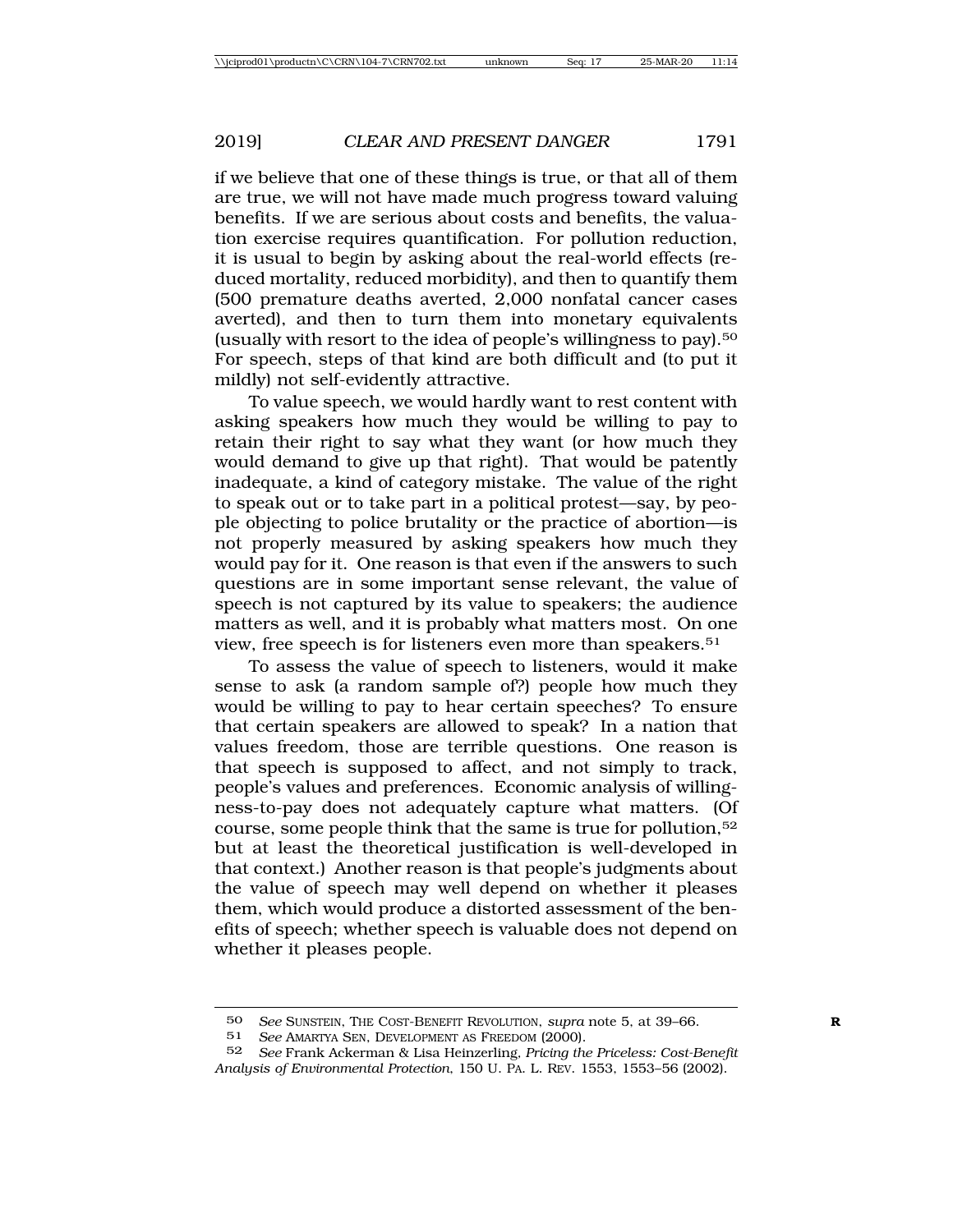For these reasons, the usual approach to valuing costs and benefits fails in this context. It presents insuperable empirical problems, and even if these could be surmounted, there are serious normative objections to using that approach. But what is the implication of these conclusions? *Dennis* did not purport to use economic analysis of any formal kind; it endorsed something far looser and more intuitive, designed to specify or soften the clear and present danger test in circumstances in which the danger was neither clear nor present. The basic idea is that *if speech has a positive probability of causing or contributing to egregious harm, government is not powerless to prevent it*. We can take this idea as a form of rough-and-ready cost-benefit analysis or as a version of the Catastrophic Harm Precautionary Principle. And indeed, it can be read as either. The basic point is that the difficulty of quantifying costs and benefits is neither a convincing objection to the *Dennis* approach nor an adequate defense of the clear and present danger test.

## B. Institutional Bias

An alternative view is that the clear and present danger test is an excellent response to a pervasive institutional risk, which is that the government's own assessments will be systematically skewed, above all because its own self-interest, and the interests of powerful private groups, are so often at stake. The risk, in other words, is that while invoking the prospect of harm and speaking of expected value, public officials are actually trying to insulate themselves from criticism. Their real concerns are about protecting their own power and legitimacy, rather than protecting the society from danger. Our own history speaks volumes here.53 Internationally, one can readily think of examples from Russia, China, Cuba, and Turkey.

Suppose, for example, that some protesters, objecting to what they see as racist violence by the police, demonstrate noisily in a large city, or that other protesters, skeptical of what they see as an overreaching national government, are vigorously objecting to recent legislation. Public officials might complain about a risk of violence, but their actual goal (whether conscious or not) might be to insulate themselves from criticism. Their interest in precautions, and their assessment of costs and benefits, will be systematically self-serving—an unreliable and even dangerous basis for authorizing action. Any

<sup>53</sup> *See* GEOFFREY R. STONE, PERILOUS TIMES: FREE SPEECH IN WARTIME FROM THE SEDITION ACT OF 1798 TO THE WAR ON TERRORISM (2004).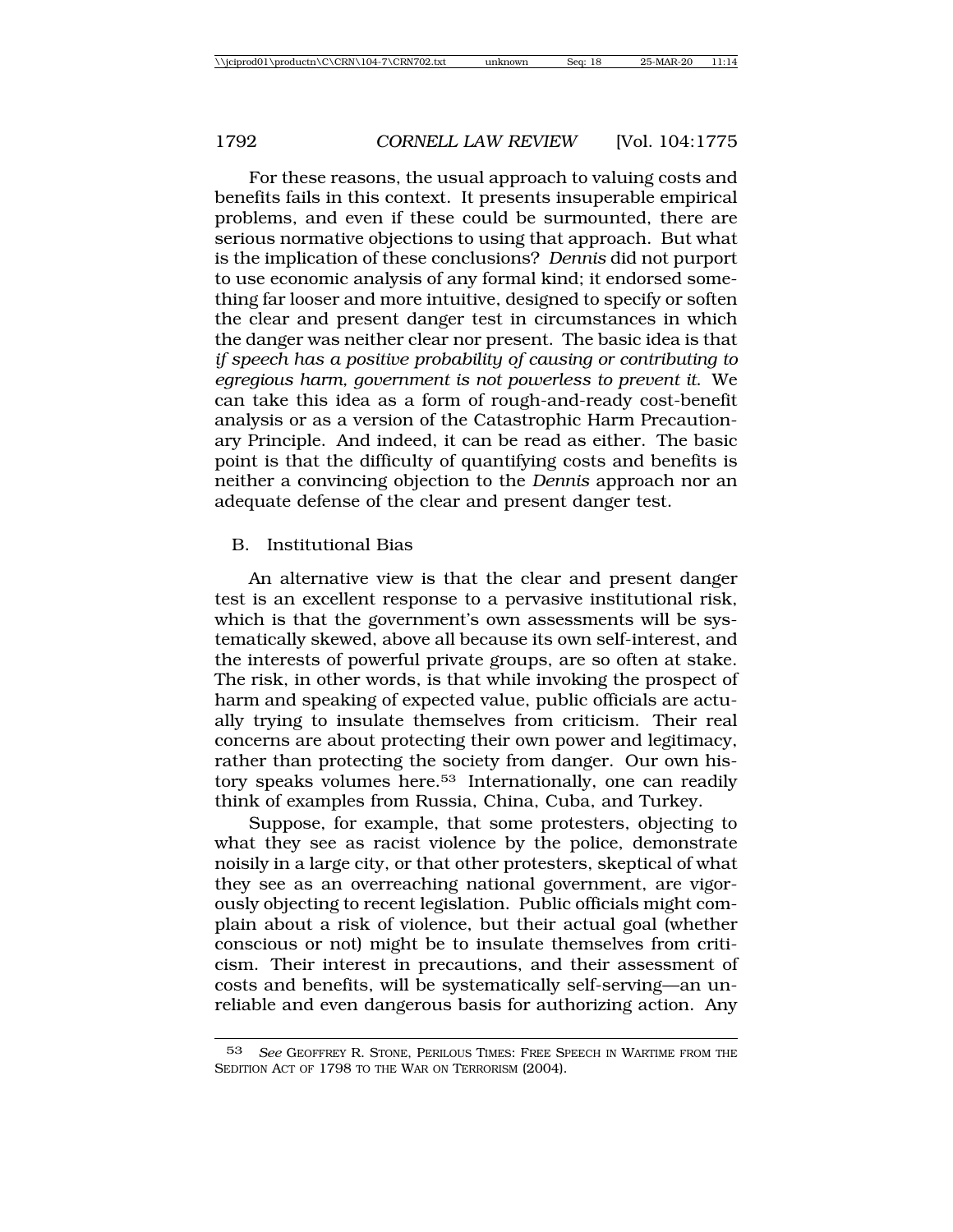Precautionary Principle, with respect to the harms stemming from speech, would put democracy itself at immediate and severe risk.

Cost-benefit analysis might seem much better, but it suffers from precisely the same vice, which is that it enables untrustworthy officials to invoke a seemingly neutral and abstractly appealing standard in defense of outcomes that actually violate that very standard. On welfarist grounds and in principle, the clear and present danger test might not be close to perfect. But in the real world, it is incalculably (so to speak) preferable to what would emerge from open-ended balancing by unreliable balancers. In short, it considers the risk of manipulation and biased judgment by those actually charged with assessing the costs and benefits. It has a rule-consequentialist justification, even if it misfires in some cases.

In the regulatory context, a similar argument is not unfamiliar. A standard claim, especially within the business community, is that government regulators typically overstate the benefits and understate the costs of what they do.54 Whether or not that is true, the proper response, if it is indeed true, is to put in place institutional safeguards that correct mistaken judgments.55 We might, for example, allow assessment by some kind of independent entity within the executive branch, or insist on judicial review of the agency's analysis. As in the context of regulation in general, so in the free speech context*: the most natural response to institutional bias is to create safeguards to combat it*.

Federal judges need not defer to whatever legislative and executive officials think; they could force them to meet a (high) burden of proof. On this approach, some version of the *Dennis* test would be firmly in place, but with strong judicial efforts to reduce the risk of bias. Other institutional safeguards might be put in place to reduce that risk, in the form of independent analysts within the legislative or executive branches, whose job would be to monitor the assessment of both costs and benefits. It is true that without a clear and present danger test, the very prospect of a prosecution or lawsuit, with its burdens and costs, might impose a large chilling effect on speech, even if

<sup>54</sup> *See* CASS R. SUNSTEIN, SIMPLER: THE FUTURE OF GOVERNMENT 173–89 (2013). 55 *See* Michael Greenstone, *Toward a Culture of Persistent Regulatory Experimentation and Evaluation*, *in* NEW PERSPECTIVES ON REGULATION 118–22 (David Moss & John Cisternino eds., 2009), http://www.tobinproject.org/sites/tobinproject .org/files/assets/New\_Perspectives\_Ch5\_Greenstone.pdf [https://perma.cc/ F58G-GGZL].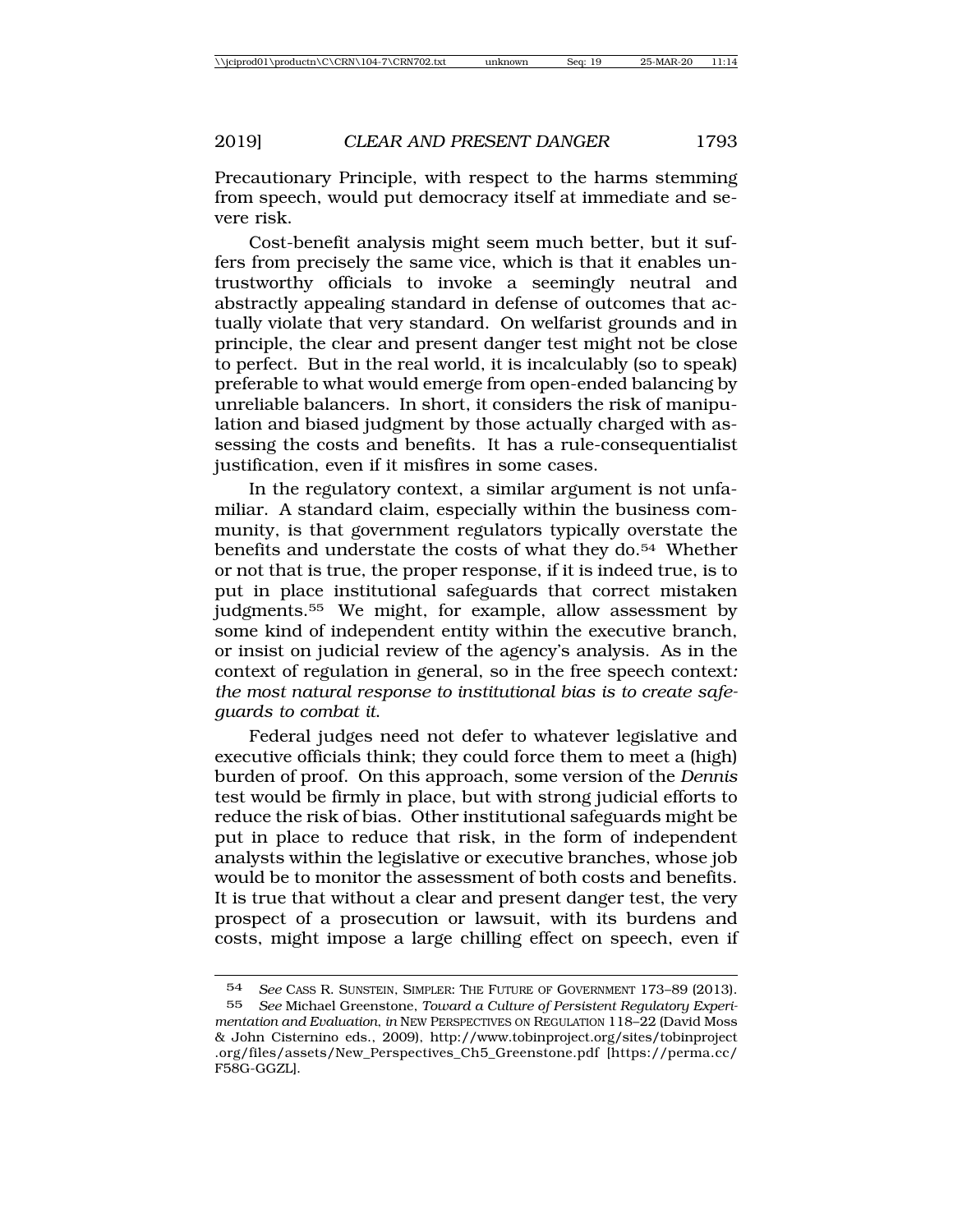independent actors would ultimately be available to reduce the danger of bias. That is an important point. But it is hardly clear that it is sufficient to justify allowing speech that would impose a risk of creating serious or even catastrophic harm.

The upshot is that the risk of institutional bias is significant and entirely real, but the more direct corrective is not to jump from a cost-benefit test to a clear and present danger test, but to increase the likelihood that the proper test will be properly applied. The institutional defense of the clear and present danger test is forceful but incomplete. It identifies the right ailment, but it does not offer the most obvious cure. The question is whether that cure is available. The most that can be said is that if the right cure is unavailable, the clear and present danger test might be a second-best—but the institutional defense cannot, on its own, produce a full-scale justification of that test.

# C. As It Happens

Here is a final argument on behalf of the clear and present danger test. In my view, it is basically convincing—or at least it has been convincing for most of the period in which the test has held sway. The problem is that it depends on empirical assumptions that will not always hold, and that probably do not hold today.

The central claim is that in the world in which we have lived and perhaps continue to live, the cases that confound the clear and present danger test arise rarely or not at all. I have pointed to situations in which harm is neither likely nor imminent, as when speech causes a 1/x risk of harm in a distant future. But the stubborn fact is that in such cases, the costs of allowing the speech have turned out to be low (in reality), and those costs can be avoided or minimized without restricting speech—as, for example, with counterspeech and by taking strong (and not unduly costly) steps to avert violence.

Suppose, for example, that a number of people call for violent acts in circumstances in which the clear and present danger test is not satisfied—to overthrow the government, to kill police officers, to have some kind of revolution. If such calls *in fact* produce violent acts that could not be prevented through other means, then the argument for speech regulation would be difficult to avoid. The clear and present danger test would be responsible for tragedy. But (the argument goes) there are essentially no such cases.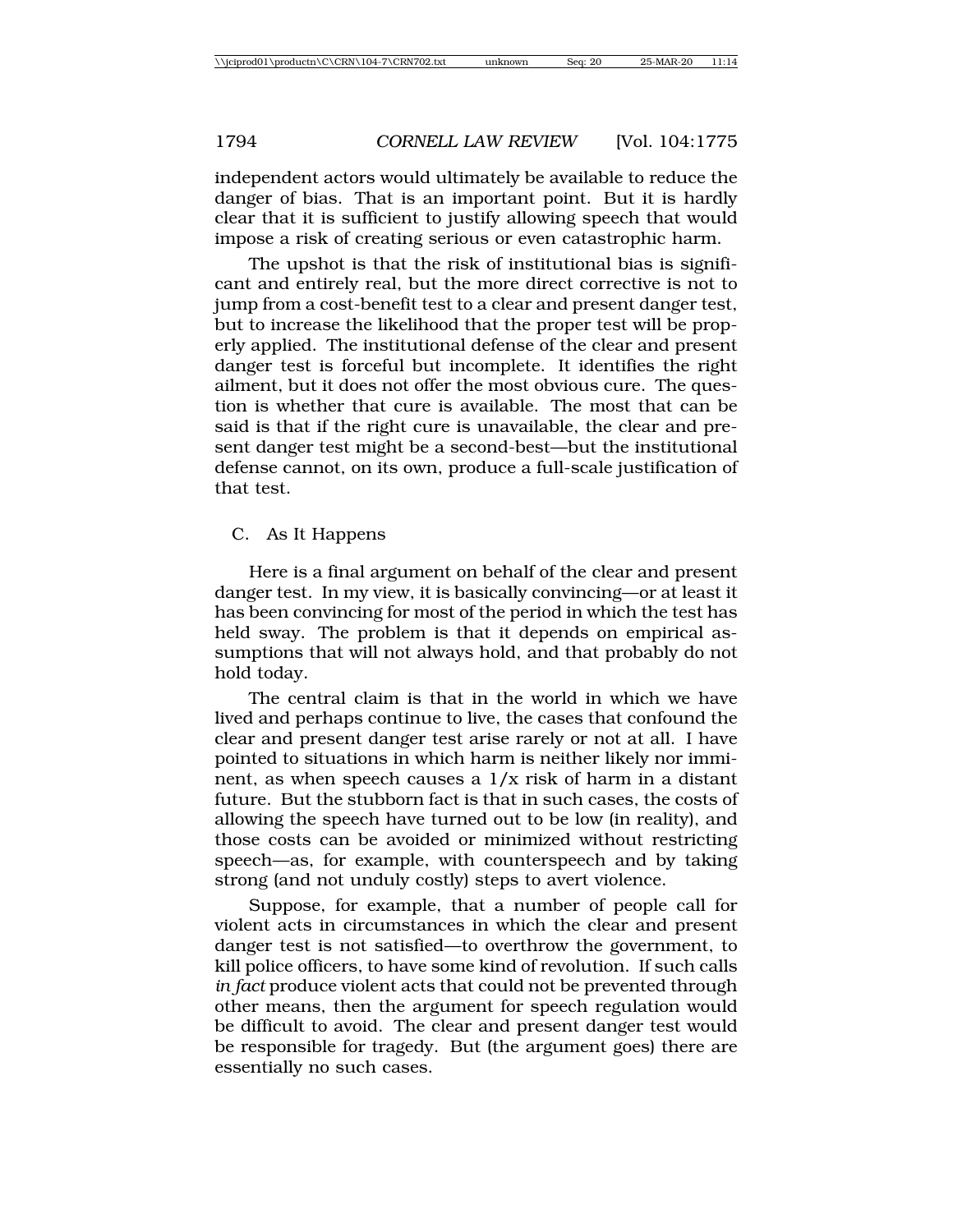On this count, the regulatory context is altogether different. It is easy to find many cases in which regulation is important or even critical to prevent harms even if they would not occur imminently.56 For situations of low-probability risks, it is more difficult to find many examples, but it is plausible to think that in the context of nuclear power and financial stability, numerous actions have been justified and desirable even if the harms were not "likely." A clear and present danger test would make no sense for regulation in general; it would impose intolerably high net costs. The same cannot be said in the context of speech. And that is, in a nutshell, the central defense of the clear and present danger test.

We would need a lot of detail to know for sure, but for the decades in which the clear and present danger test has held sway, this defense is plausibly convincing. Defenders of *Dennis* would be hard-pressed to point to situations in which their preferred approach would have prevented serious harm. To be sure, everything depends on assumptions about the state of the world. With certain assumptions in place, defenders of *Dennis* might be able to undertake that task. And even if they could not, we could easily imagine a nation, facing a high degree of volatility and serious risks of speech-induced violence, in which the argument for something like the *Denni*s approach would be quite strong. (From the standpoint of the British, would that have been the situation in the American colonies in the years immediately preceding the American Revolution? Is that the situation of many nations now?) And in an era of international terrorism and fake news, the argument for something like *Dennis* might well be stronger. At the very least, reasonable people might think so.

Is it? To some extent, that is an empirical question. To put the issue in sharp relief, suppose that within the next (say) ten years, there is a significant chance (say, 45%) of two or more serious terrorist attacks in the United States, each producing a loss of 2,000 or more lives, with proliferating harms of high magnitude. Suppose, too, that if relevant terrorist recruitment speech is banned,<sup>57</sup> both of those attacks would be prevented. If so, the cost-benefit calculus might well come out favorably to regulation—and the *Dennis* approach might well be better. At

<sup>56</sup> One example is depletion of the ozone layer. *See* Cass R. Sunstein, *Of Montreal and Kyoto: A Tale of Two Protocols*, 31 HARV. ENVTL. L. REV. 1, 1–9 (2007).

<sup>57</sup> I am bracketing the question whether the speakers are inside the United States and simply assuming that they can avail themselves of the First Amendment.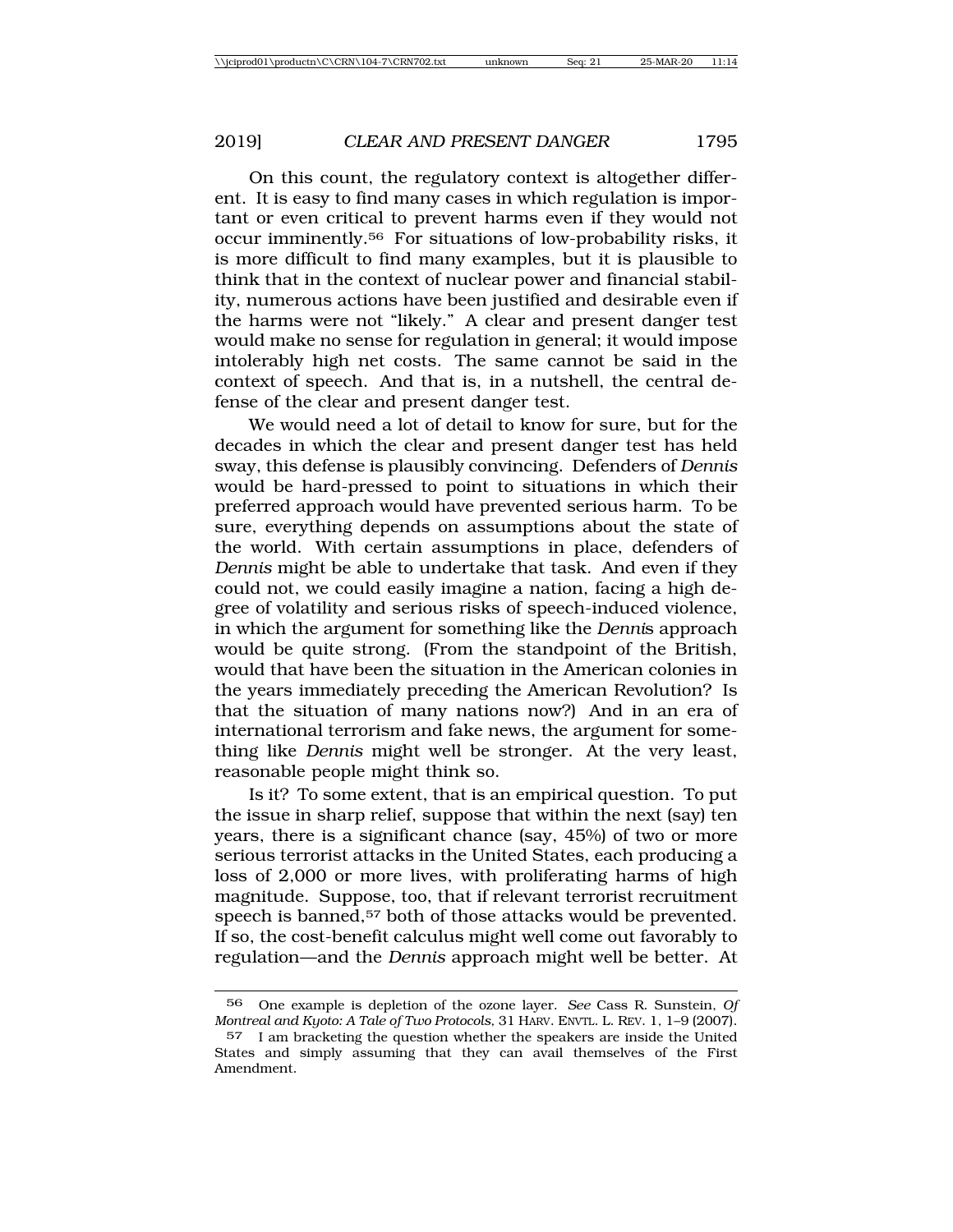least this is so if we believe (as I do) that the benefits of terrorist recruitment speech are essentially zero.

I do not mean to press any empirical claims here. But with this sketch of the best arguments for the clear and present danger test, we can see that under imaginable assumptions, it would have unacceptably high net costs. If the risk of institutional bias could be cabined, and if the test would allow horrifying acts to occur, then *Dennis* would be better. It is hard to say that the clear and present danger test has caused a great deal of mischief over the last fifty years. But it is not implausible to say that it will cause mischief over the next fifty years. In the context of terrorism and certain kinds of "fake news," whether that possibility justifies something more like *Dennis*, or perhaps akin to Judge Hand's incitement test, is at least a question worth asking.

### **CONCLUSION**

The modern regulatory state uses cost-benefit analysis as its standard rule of decision, and it would not make much sense to say that the regulatory choices of the Environmental Protection Agency, the Department of Transportation, and the Department of Health and Human Services should be based instead on the clear and present danger test. Reasonable people have contended that cost-benefit analysis fails to take sufficient precautions against risks; almost no reasonable person argues that such balancing generally produces excessive regulation (even if it might do so in particular cases).

In principle, some form of cost-benefit balancing might well seem preferable to the clear and present danger test in the context of speech as well. A natural objection involves valuation: What, exactly, are the costs and the benefits of speech that (say) calls for some kind of political revolution? That is an excellent question, but at least in some cases, it is unnecessary to resolve difficult questions of valuation in order to say that the balance comes out unfavorably to speech, even though no danger is clear and present.

The best justifications for the clear and present danger test point to institutional biases and to the possibility that the cases that confound that test are not likely to arise in the real world. It need not be emphasized that public officials will often find a danger even when there is no such thing; their own desire for self-insulation will distort their judgments. It is true that institutional safeguards could reduce or perhaps eliminate this problem, which makes it important to contend that as